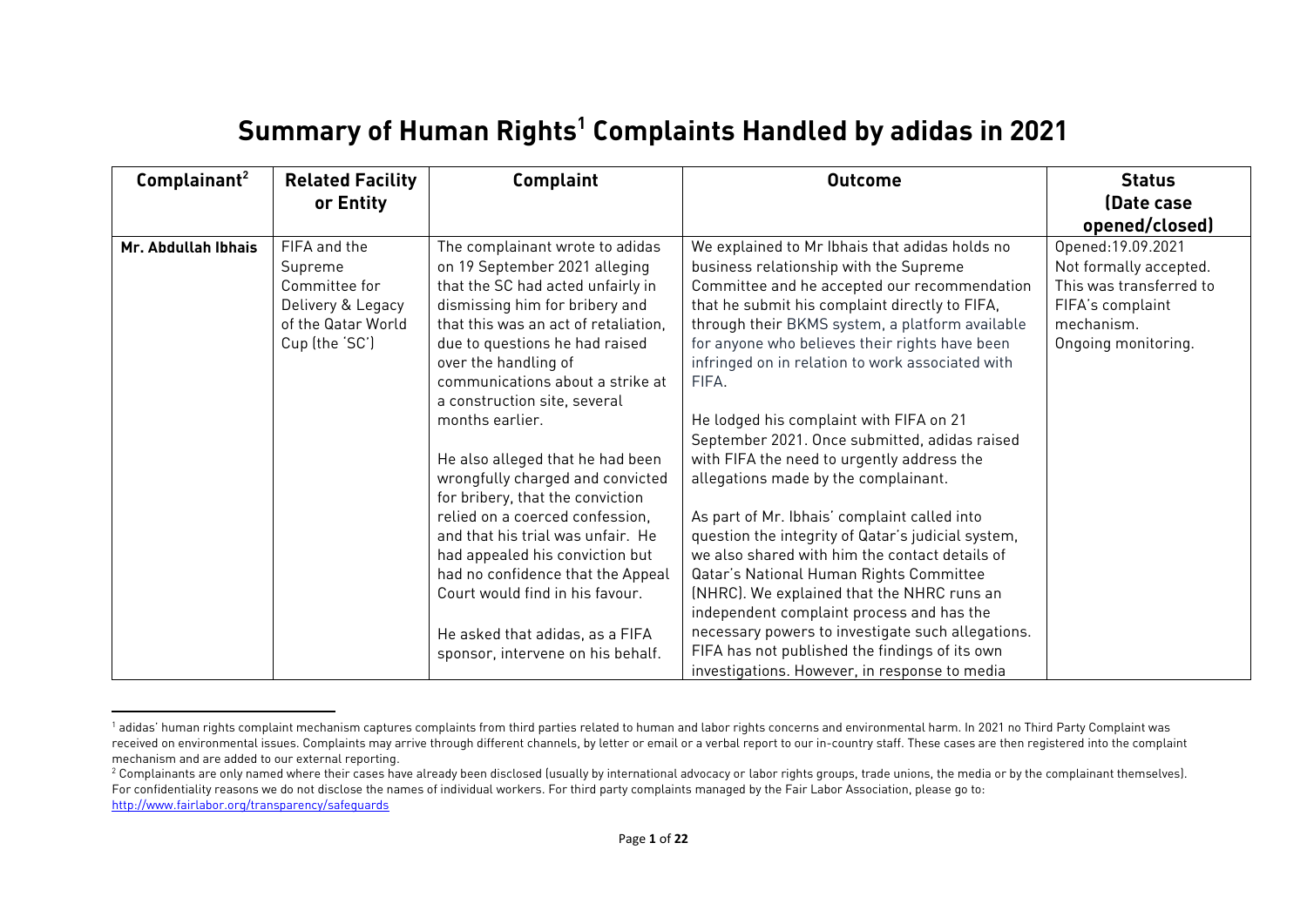| and questioning why trade<br>union leaders must show<br>rapid-test results after |
|----------------------------------------------------------------------------------|
|----------------------------------------------------------------------------------|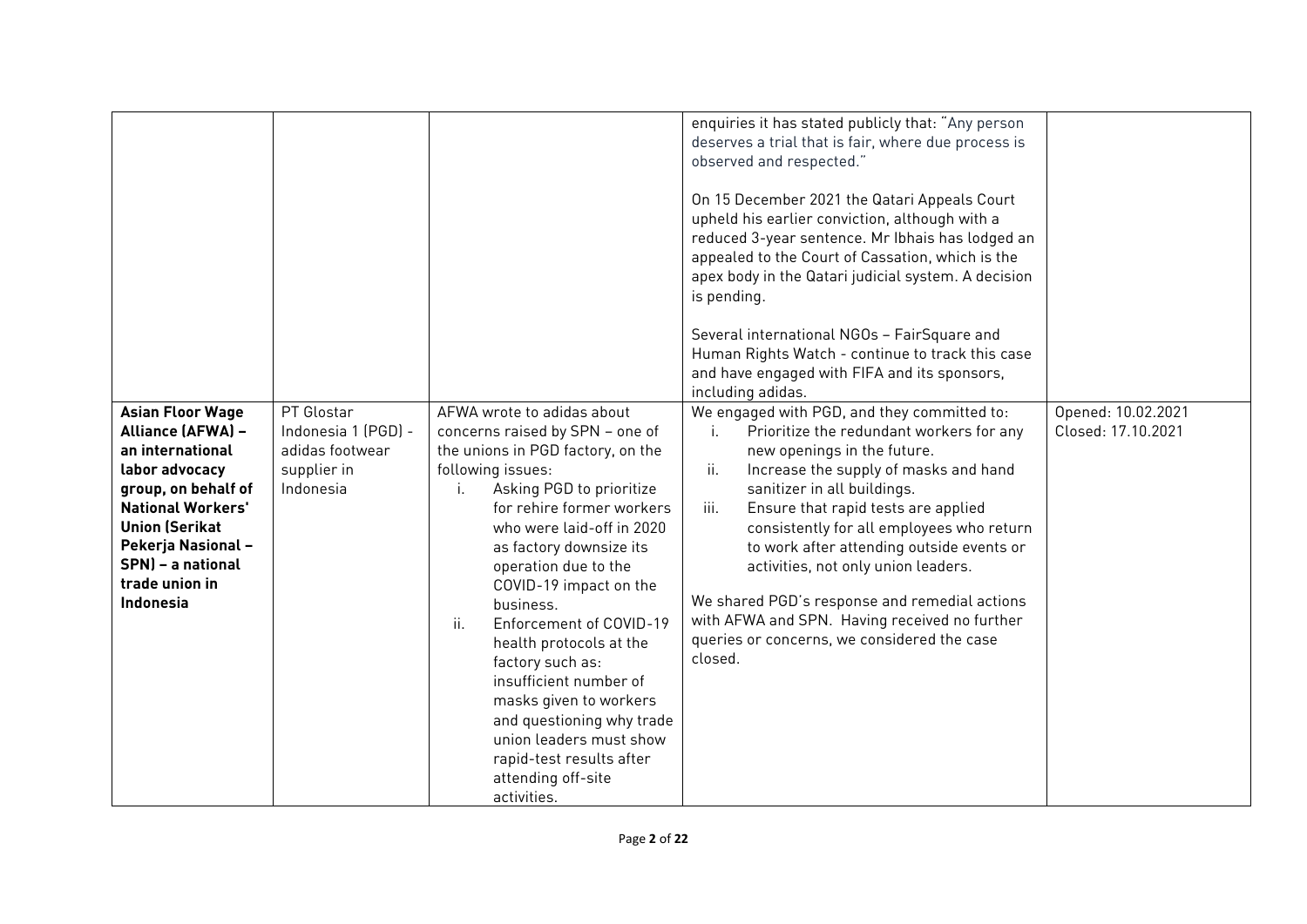| <b>Asian Floor Wage</b> | PT Panarub       | AFWA shared a complaint,               | We followed up the complaint with PRB and                                            | Opened: 10.02.2021 |
|-------------------------|------------------|----------------------------------------|--------------------------------------------------------------------------------------|--------------------|
| Alliance (AFWA) -       | Industry (PRB) - | brought to it by PERBUPAS, one of      | concluded the following from our investigation:                                      | Closed: 15.10.2021 |
| an international        | adidas footwear  | the trade unions active in PRB.        | During the pandemic, the Indonesian<br>i.                                            |                    |
| labor advocacy          | supplier in      | The complaint comprised two            | government issued a new regulation                                                   |                    |
| group; on behalf of     | Indonesia        | issues:                                | allowing enterprises to negotiate wages                                              |                    |
| <b>PERBUPAS - a</b>     |                  | The wage payment<br>$\mathbf{L}$       | for any planned furlough period with their                                           |                    |
| national trade union    |                  | scheme for the furlough                | trade unions. PRB showed records that                                                |                    |
| in Indonesia            |                  | period during the COVID-               | they obtained signed agreements from                                                 |                    |
|                         |                  | 19 pandemic had not been               | the 3 largest trade unions in the factory                                            |                    |
|                         |                  | endorsed by all unions                 | (i.e., SPSI, SPN and SBGTS) but admitted                                             |                    |
|                         |                  | $\ddot{\mathbf{H}}$ .<br>When PERBUPAS | that they only communicated the wage                                                 |                    |
|                         |                  | launched a petition (in                | payment scheme to PERBUPAS, as a                                                     |                    |
|                         |                  | June 2020) to get worker               | minority union. PRB claimed they did not                                             |                    |
|                         |                  | feedback about wage                    | breach the law, as they followed the                                                 |                    |
|                         |                  | payment for the furlough               | approach used in the Collective                                                      |                    |
|                         |                  | period, they faced                     | Bargaining Agreement process, by                                                     |                    |
|                         |                  | intimidation by other                  | negotiating with those unions whose                                                  |                    |
|                         |                  | unions                                 | membership comprises greater than 10%                                                |                    |
|                         |                  |                                        | of the workforce. As a corrective action,                                            |                    |
|                         |                  |                                        | we asked PRB to meet with PERBUPAS                                                   |                    |
|                         |                  |                                        | and explain the basis for their actions.<br>$\ddot{\mathbf{u}}$ .                    |                    |
|                         |                  |                                        | We asked PRB to conduct interviews with                                              |                    |
|                         |                  |                                        | managers, supervisors and production                                                 |                    |
|                         |                  |                                        | floor workers from various departments,<br>to see if they had witnessed intimidation |                    |
|                         |                  |                                        | by other trade unions directed at                                                    |                    |
|                         |                  |                                        | PERBUPAS members and officials. PRB                                                  |                    |
|                         |                  |                                        | shared that they identified no evidence to                                           |                    |
|                         |                  |                                        | support the alleged intimidation.                                                    |                    |
|                         |                  |                                        |                                                                                      |                    |
|                         |                  |                                        | We communicated our findings from our                                                |                    |
|                         |                  |                                        | investigation and our recommended follow-up                                          |                    |
|                         |                  |                                        | action to AFWA and PERBUPAS on October 15,                                           |                    |
|                         |                  |                                        | 2021, and they raised no further concerns. The                                       |                    |
|                         |                  |                                        | case was considered closed.                                                          |                    |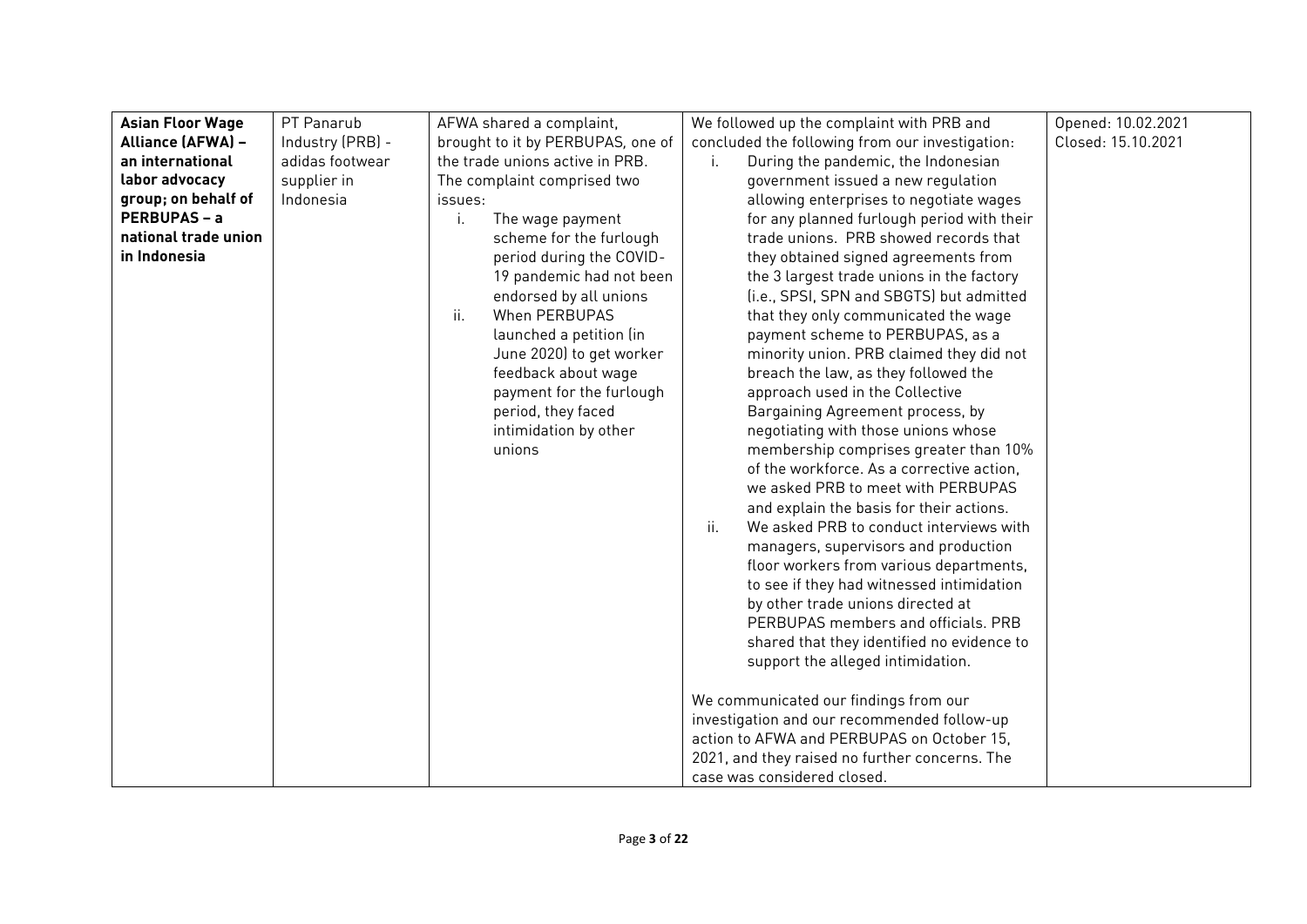| <b>Cambodian Labor</b> | Elite Co. Ltd.      | On April 8, 2021, CLC wrote to       | Due to a COVID-19 lockdown we were unable to                                                      | Opened: 08.04.2021/ |
|------------------------|---------------------|--------------------------------------|---------------------------------------------------------------------------------------------------|---------------------|
| <b>Confederation</b>   | (Elite) - an adidas | adidas, alleging that CLC-           | immediately launch an on-the-ground                                                               | Ongoing             |
| (CLC)- a Union         | apparel supplier    | affiliated union leaders in Elite    | investigation and therefore opted to gather                                                       |                     |
| <b>Federation in</b>   | in Cambodia         | had been wrongfully dismissed        | information remotely, through a series of                                                         |                     |
| Cambodia               |                     | and that a CLC union leader had      | engagements with the CLC's regional leaders,                                                      |                     |
|                        |                     | also been subject to intimidation,   | Elite's factory management team and by reaching                                                   |                     |
|                        |                     | because the factory had lodged a     | out to the Ministry of Labor office.                                                              |                     |
|                        |                     | police report against her for theft. |                                                                                                   |                     |
|                        |                     |                                      | We shared the findings from our investigation with                                                |                     |
|                        |                     |                                      | CLC on July 9, 2021, and concluded that:                                                          |                     |
|                        |                     |                                      | The layoff of CLC union leaders was part<br>$\mathbf{L}$                                          |                     |
|                        |                     |                                      | of the factory's downsizing that took place                                                       |                     |
|                        |                     |                                      | in several phases from April to                                                                   |                     |
|                        |                     |                                      | September 2020. Elite shared with us the                                                          |                     |
|                        |                     |                                      | affirmation from the Labor Department,                                                            |                     |
|                        |                     |                                      | confirming that the layoff was lawful.                                                            |                     |
|                        |                     |                                      | ii.<br>Given the above, we concluded that to                                                      |                     |
|                        |                     |                                      | properly settle this dispute there needs to                                                       |                     |
|                        |                     |                                      | be formal legal determination made by a                                                           |                     |
|                        |                     |                                      | competent authority and urged both                                                                |                     |
|                        |                     |                                      | parties to bring this case to the Ministry of                                                     |                     |
|                        |                     |                                      | Labor directly and request the dispute to                                                         |                     |
|                        |                     |                                      | be handled by the Arbitration Council.                                                            |                     |
|                        |                     |                                      |                                                                                                   |                     |
|                        |                     |                                      | Although submitting a complaint to the police for                                                 |                     |
|                        |                     |                                      | a suspected case of theft is entirely lawful, and                                                 |                     |
|                        |                     |                                      | within a factory's prerogative, our guidance to<br>suppliers is that they should always follow an |                     |
|                        |                     |                                      | internal disciplinary procedure first in such cases,                                              |                     |
|                        |                     |                                      | which they had failed to do. Based on our                                                         |                     |
|                        |                     |                                      | engagement with Elite, they have agreed to                                                        |                     |
|                        |                     |                                      | withdraw their report against the union official                                                  |                     |
|                        |                     |                                      | and submitted a request to withdraw the case to                                                   |                     |
|                        |                     |                                      | the police in May 2021, and then again in                                                         |                     |
|                        |                     |                                      | November 2021 through a letter to the Court, who                                                  |                     |
|                        |                     |                                      | dismissed the case.                                                                               |                     |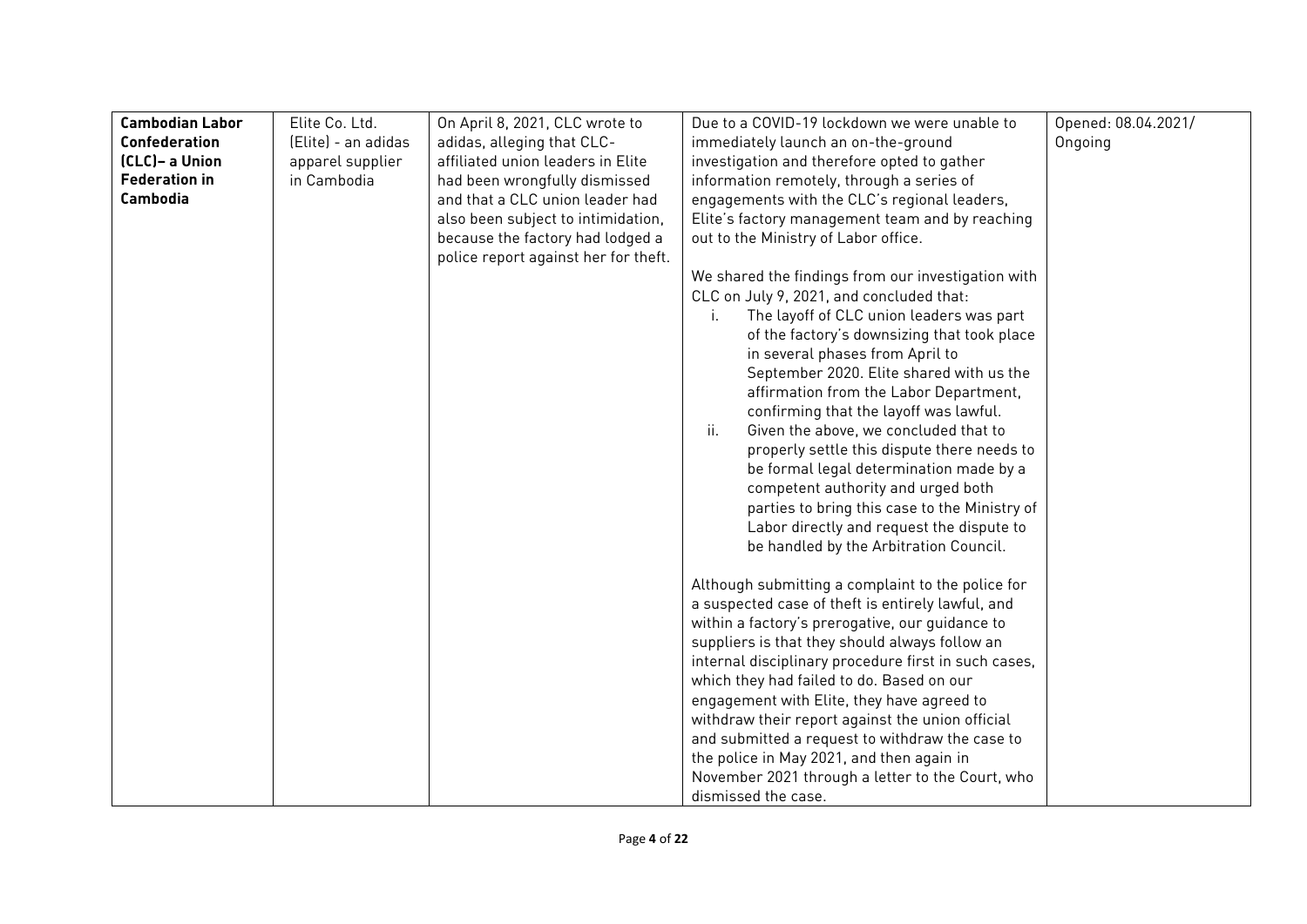| <b>Center for Alliance</b><br>of Labor and Human<br>Rights (CENTRAL) -<br>a local Labor<br><b>Advocacy Group in</b><br><b>Cambodia</b>             | Can Sports Shoes<br>$Co., Ltd - an$<br>adidas footwear<br>supplier in<br>Cambodia   | CENTRAL contacted adidas on<br>December 20, 2020, alleging that<br>3 union leaders of an independent<br>trade union in the Can Sports<br>factory had been wrongfully<br>dismissed and demanded their<br>reinstatement.                                                                                                                                              | We have yet to receive a further response from<br>CLC, regarding our recommendation to take the<br>redundancy case to the Arbitration Council.<br>Upon receiving the complaint from CENTRAL, we<br>immediately followed up with Can Sports. The<br>factory management claimed that they had taken<br>the decision to suspend the union leaders, due to<br>an act of serious misconduct, where the union had<br>posted on social media "inappropriate photos"<br>from a minimum wage protest.<br>We found no compelling evidence of any actions<br>that would be considered "serious misconduct".<br>We therefore asked Can Sports to reinstate the 3<br>workers, with backpay for the period of their<br>suspension (from December 2021 to January<br>2022). They agreed and the 3 workers were<br>reinstated, with pay.<br>adidas informed CENTRAL of the successful<br>resolution of the case. As there were no further<br>concerns or questions, the case closed. | Opened: 20.12.2021<br>Closed: 03.01.2022 |
|----------------------------------------------------------------------------------------------------------------------------------------------------|-------------------------------------------------------------------------------------|---------------------------------------------------------------------------------------------------------------------------------------------------------------------------------------------------------------------------------------------------------------------------------------------------------------------------------------------------------------------|----------------------------------------------------------------------------------------------------------------------------------------------------------------------------------------------------------------------------------------------------------------------------------------------------------------------------------------------------------------------------------------------------------------------------------------------------------------------------------------------------------------------------------------------------------------------------------------------------------------------------------------------------------------------------------------------------------------------------------------------------------------------------------------------------------------------------------------------------------------------------------------------------------------------------------------------------------------------|------------------------------------------|
| <b>CTUM</b><br>(Confederation of<br><b>Trade Unions</b><br>Myanmar) and<br><b>IFWM (Industrial</b><br>Workers'<br><b>Federation of</b><br>Myanmar) | Myanmar Pouchen<br>Co., Ltd (PMA) - an<br>adidas footwear<br>supplier in<br>Myanmar | The CTUM Treasurer and<br>President of IFWM, wrote to<br>adidas on January 13, 2022,<br>reporting the case of a PMA'<br>employee who had been involved<br>in a workplace accident in<br>September 2021 but had not<br>received the full benefits and<br>reimbursement of their medical<br>expenses.<br>CTUM requested adidas to<br>investigate the case and for PMA | We shared the details of the complaint with PMA<br>and launched an investigation to verify the<br>allegations, which included an interview with the<br>injured employee and engaging officials from the<br>Social Security Board (SSB).<br>Having verified the records and facts of the case,<br>we asked PMA to take the appropriate steps to<br>ensure the injured employee received their legally<br>mandated benefits, as per local law. Accordingly,<br>PMA has agreed to take the following remedial<br>actions:                                                                                                                                                                                                                                                                                                                                                                                                                                               | Opened: 13.01.2022<br>On-going           |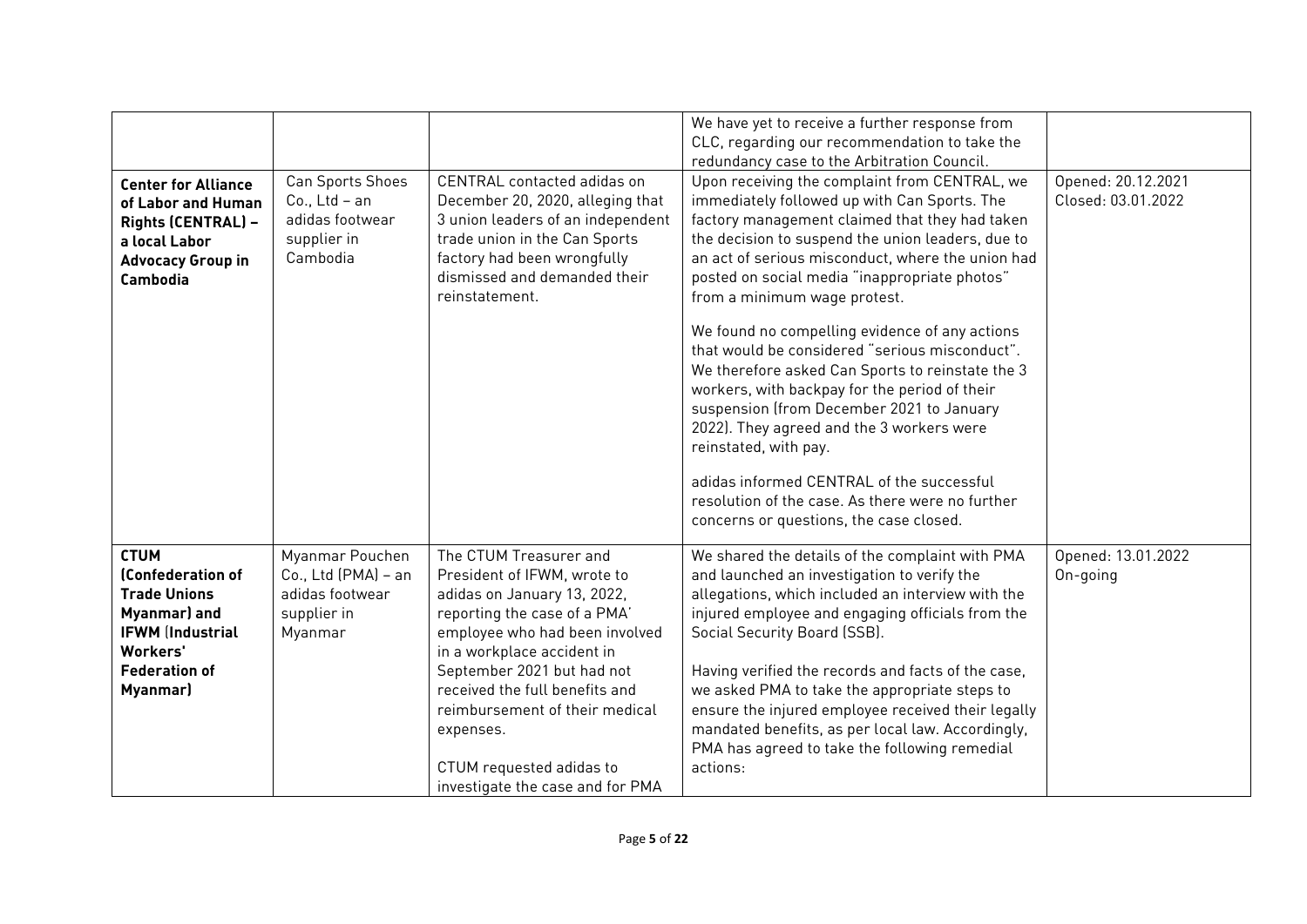|                                                                                           |                                                                                       | to immediately take following<br>actions:<br>Pay, in advance, the<br>i.<br>worker's temporary injury<br>benefits (70% of salary)<br>for every month, starting<br>from September until the<br>worker returns to work.<br>ii.<br>Pay the balance of the<br>worker's medical<br>expenses, which are not<br>fully covered by Social<br>Insurance.<br>iii.<br>Help the worker secure<br>proper treatment and<br>support them in applying<br>for a permanent partial<br>disability benefit | Immediately provide the employee with<br>i.<br>the outstanding temporary disability<br>benefit (70% of salary) payment from Nov<br>2021- Jan 2022<br>Fully paid the balance of medical expense<br>ii.<br>(MMK 539500) to the employee.<br>iii.<br>starting from February 2022 onward, PMA<br>agrees to pay in advance the temporary<br>disability benefit to worker according to<br>the period of medical certificate.<br>PMA will support the employee to apply<br>iv.<br>for the permanent disability benefit when<br>requested.<br>We will re-confirm to PMA about the exact dates<br>for the temporary disability payment and then will<br>inform CTUM when the information is available. |                                          |
|-------------------------------------------------------------------------------------------|---------------------------------------------------------------------------------------|--------------------------------------------------------------------------------------------------------------------------------------------------------------------------------------------------------------------------------------------------------------------------------------------------------------------------------------------------------------------------------------------------------------------------------------------------------------------------------------|-----------------------------------------------------------------------------------------------------------------------------------------------------------------------------------------------------------------------------------------------------------------------------------------------------------------------------------------------------------------------------------------------------------------------------------------------------------------------------------------------------------------------------------------------------------------------------------------------------------------------------------------------------------------------------------------------|------------------------------------------|
| <b>DPP KIKES KSBSI</b><br>KIKES (KSBI) - a<br><b>National Trade</b><br>Union in Indonesia | PT Parkland World<br>Indonesia (PWI) -<br>adidas footwear<br>supplier in<br>Indonesia | On March 16, 2021, adidas<br>received a letter from KSBI who<br>alleged various labor rights<br>violations with respect to PWI's<br>canteen outsourcing staff:<br>i. Unlawful termination of 8<br>staff<br>ii. No salary was given during<br>furlough period from<br>September 2020 - March<br>2021<br>iii. No overtime wages and<br>annual leave was given to<br>workers<br>iv. No maternity leave was given<br>to 4 workers.                                                       | We reached out to PMI to verify these allegations.<br>Apart from overtime pay (which is generally not a<br>legal entitlement as canteen staff only work<br>regular hours) all other violations were<br>confirmed.<br>PWI engaged the catering service provider to<br>remedy all the identified violations. The<br>remediation action was duly completed in June<br>2021 and results reported to KSBSI.<br>As no further concerns were raised the case was<br>considered closed.                                                                                                                                                                                                               | Opened: 16.03.2021<br>Closed: 11.06.2021 |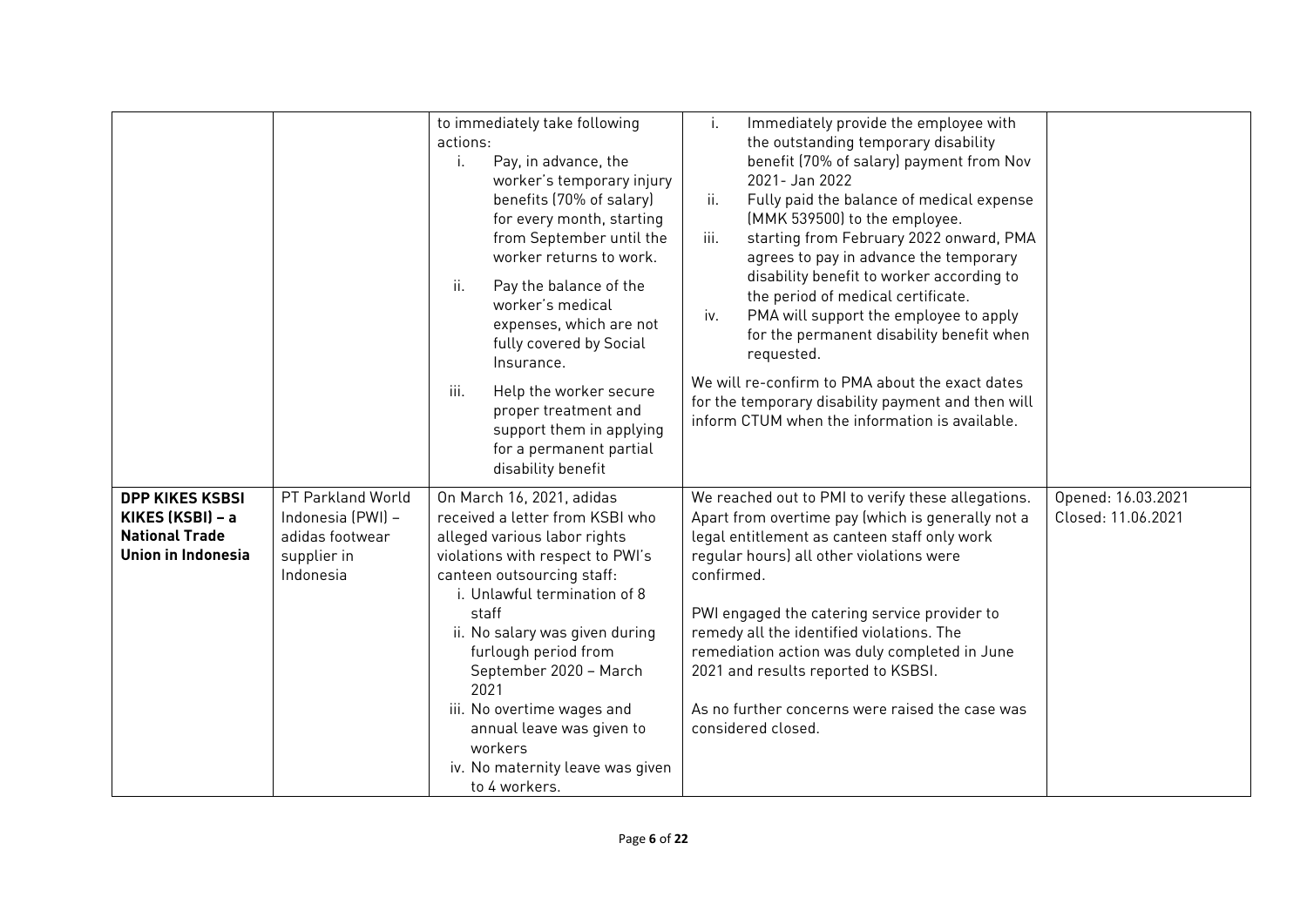| Deri-Teks (a local         | ETF Tekstil -        | In September 2020, DeriTeks       | We raised the allegation with ETF who confirmed             | Opened: 16.9.2020  |
|----------------------------|----------------------|-----------------------------------|-------------------------------------------------------------|--------------------|
| trade union in             | Turkey - a former    | informed adidas that ETF Textile  | that due to financial issues they were not able to          | Closed: 01.07.2021 |
| Turkey and a               | adidas apparel       | had not paid bonuses in June 2020 | pay the bonuses or increase workers' wages as               |                    |
| member of                  | supplier (not an     | and had not increased wages in    | per the CBA. We recommended that ETF meet                   |                    |
| IndustriALL)               | active adidas        | July 2020 as per the CBA signed   | again with the union and discuss available options          |                    |
|                            | supplier since       | between the union (DeriTeks) and  | and reach an agreement over the timing of                   |                    |
|                            | January 2021 -       | ETF.                              | payments.                                                   |                    |
|                            | contract terminated  |                                   |                                                             |                    |
|                            | with mutual          | The terms and conditions of a     | In October, ETF and DeriTeks met to review the              |                    |
|                            | agreement)           | signed CBA are counted as legal   | options available. The factory proposed an                  |                    |
|                            |                      | rights under Turkish Labor Law.   | increase in wages in December 2020 but with                 |                    |
|                            |                      | These can only be changed if      | further delays in the bonus payout. The union               |                    |
|                            |                      | there is consent between the      | agreed with this plan, emphasizing that they                |                    |
|                            |                      | union and the employer. DeriTeks  | wanted a clear answer about bonuses by January              |                    |
|                            |                      | also lodged an official complaint | 2021 at the latest.                                         |                    |
|                            |                      | with the FLA and asked for the    |                                                             |                    |
|                            |                      | support of the FLA and adidas.    | Though there was a temporary agreement                      |                    |
|                            |                      |                                   | between the union and ETF, adidas issued an                 |                    |
|                            |                      |                                   | official warning letter to ETF, as the June bonuses         |                    |
|                            |                      |                                   | had not been paid on time and there had been no             |                    |
|                            |                      |                                   | commitment to do so. The deadline for all                   |                    |
|                            |                      |                                   | payments was the end of January 2021.                       |                    |
|                            |                      |                                   | In July 2021, Deri-Teks called adidas to confirm            |                    |
|                            |                      |                                   | that the missing amounts have been paid to all              |                    |
|                            |                      |                                   | workers and that the issue was now closed.                  |                    |
| <b>Garment Labour</b>      | Jeans Knit Private   | In January 2020, the Garment      | As per the FLA's 3 <sup>rd</sup> Party Complaint protocols, | Opened: 02.01.2020 |
| <b>Union India (GLUI)</b>  | Limited (Flat Knits  | Labour Union along with the CITU  | adidas immediately launched an unannounced                  | Closed: 01.01.2021 |
| and the Centre of          | Sweater Unit) (FFI), | union submitted a third-party     | investigation and shared with them a summary of             |                    |
| <b>Indian Trade Unions</b> | India - an adidas    | complaint to the Fair Labor       | our initial findings. Unfortunately, workers who            |                    |
| (CITU) - both trade        | apparel supplier in  | Association (FLA) raising several | are associated with the two trade unions (the               |                    |
| union federations in       | India                | alleged labor rights violations,  | complainants) could not be contacted, as they               |                    |
| India                      |                      | such as a lack of salary          | have left the factory.                                      |                    |
|                            |                      | increments, working on rest days, |                                                             |                    |
|                            |                      | unlawful dismissal, and a         | Because of a long-planned business decision,                |                    |
|                            |                      | Freedom of Association violation. | adidas stopped working with this supplier from              |                    |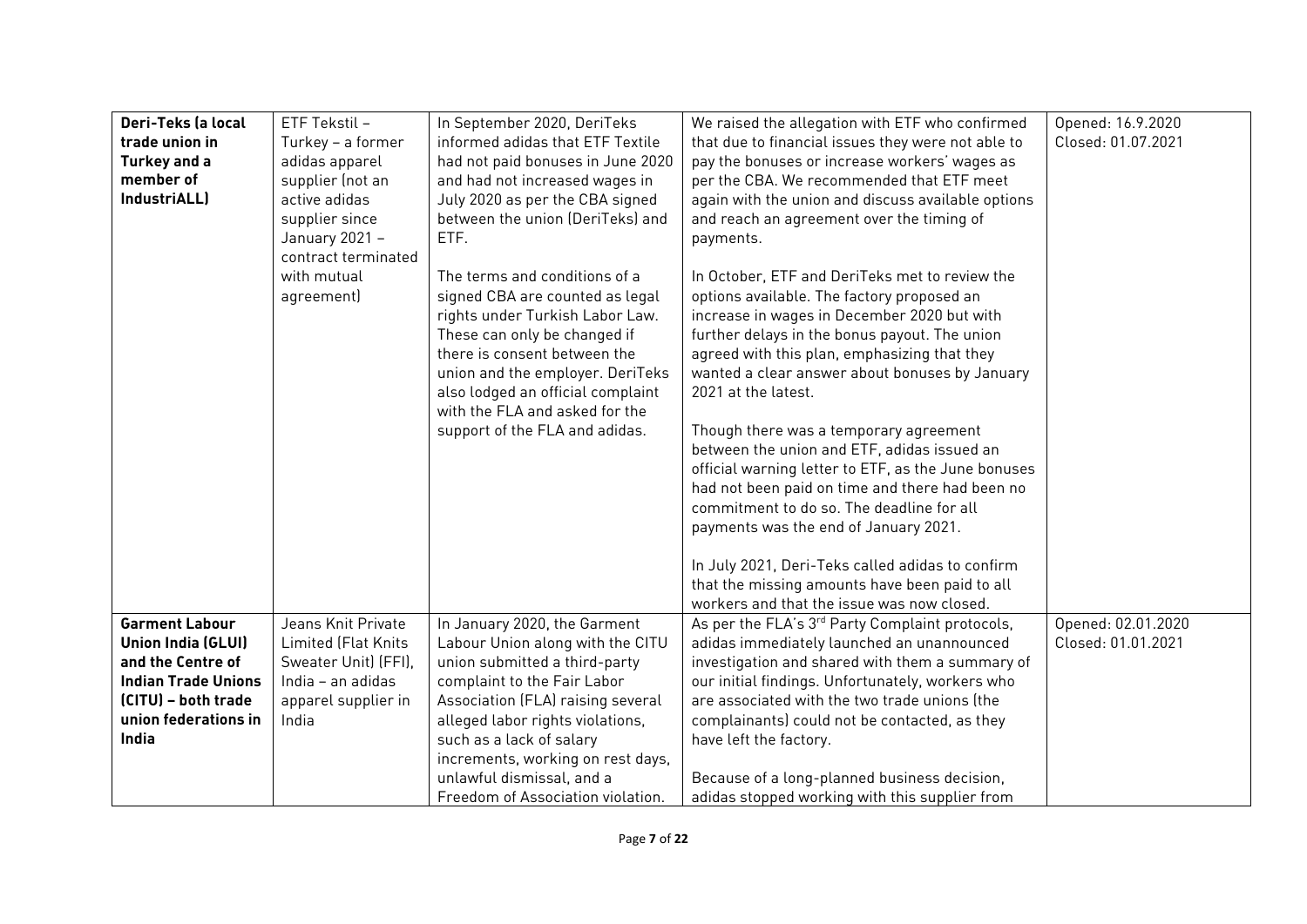|                                                      |                                                                                       |                                                                                                                                                                                                                                                                                                                                                                       | 15 <sup>th</sup> October 2020. Despite this, we continued to<br>collaborate with Jean Knit's other buyers - VF and<br>G-star - on the FLA complaint process and<br>supported the appointment of a third-party<br>auditor to investigate and verify the allegations.<br>The independent investigation report was finalized<br>and in consultation with FLA shared with the<br>factory. The remediation process has now<br>reverted to the brands who continue to source<br>from the factory.<br>With FLA's agreement, adidas was excluded from<br>further involvement in the third-party complaint,<br>and the case registered under our complaint<br>mechanism was considered closed.                                                                                                                                                                                           |                                          |
|------------------------------------------------------|---------------------------------------------------------------------------------------|-----------------------------------------------------------------------------------------------------------------------------------------------------------------------------------------------------------------------------------------------------------------------------------------------------------------------------------------------------------------------|---------------------------------------------------------------------------------------------------------------------------------------------------------------------------------------------------------------------------------------------------------------------------------------------------------------------------------------------------------------------------------------------------------------------------------------------------------------------------------------------------------------------------------------------------------------------------------------------------------------------------------------------------------------------------------------------------------------------------------------------------------------------------------------------------------------------------------------------------------------------------------|------------------------------------------|
| KD Raja - a local<br>law firm in<br><b>Indonesia</b> | PT Parkland World<br>Indonesia (PWI) -<br>adidas footwear<br>supplier in<br>Indonesia | In January 2021 the law firm sent<br>a letter to adidas alleging<br>unlawful dismissal of its clients -<br>5 former employees of PWI. The 5<br>employees claimed that the<br>factory's Director had wrongfully<br>accused them of stealing<br>materials without any evidence<br>and verbally harassed them by<br>calling them "thieves" in front of<br>other workers. | We followed up with PWI and asked for evidence<br>of the alleged theft by the 5 employees. PWI<br>admitted that the employees were wrongfully<br>dismissed by the factory's Director, who had not<br>followed the proper investigative procedure.<br>To remedy the situation, we asked PWI to<br>immediately reinstate the employees on the<br>grounds of unfair dismissal. On March 12, 2021<br>two employees agreed to be reinstated, but the<br>other 3 declined and chose instead to file a<br>defamation lawsuit against the factory<br>management and demand financial<br>compensation, over and above the severance they<br>had at the time of their dismissal.<br>PWI sent an apology letter to all 5 employees, and,<br>during a meeting facilitated by the employees'<br>lawyer, offered reinstatement. Three of the<br>employees refused and reiterated their demand | Opened: 06.01 2021<br>Closed: 16.03.2021 |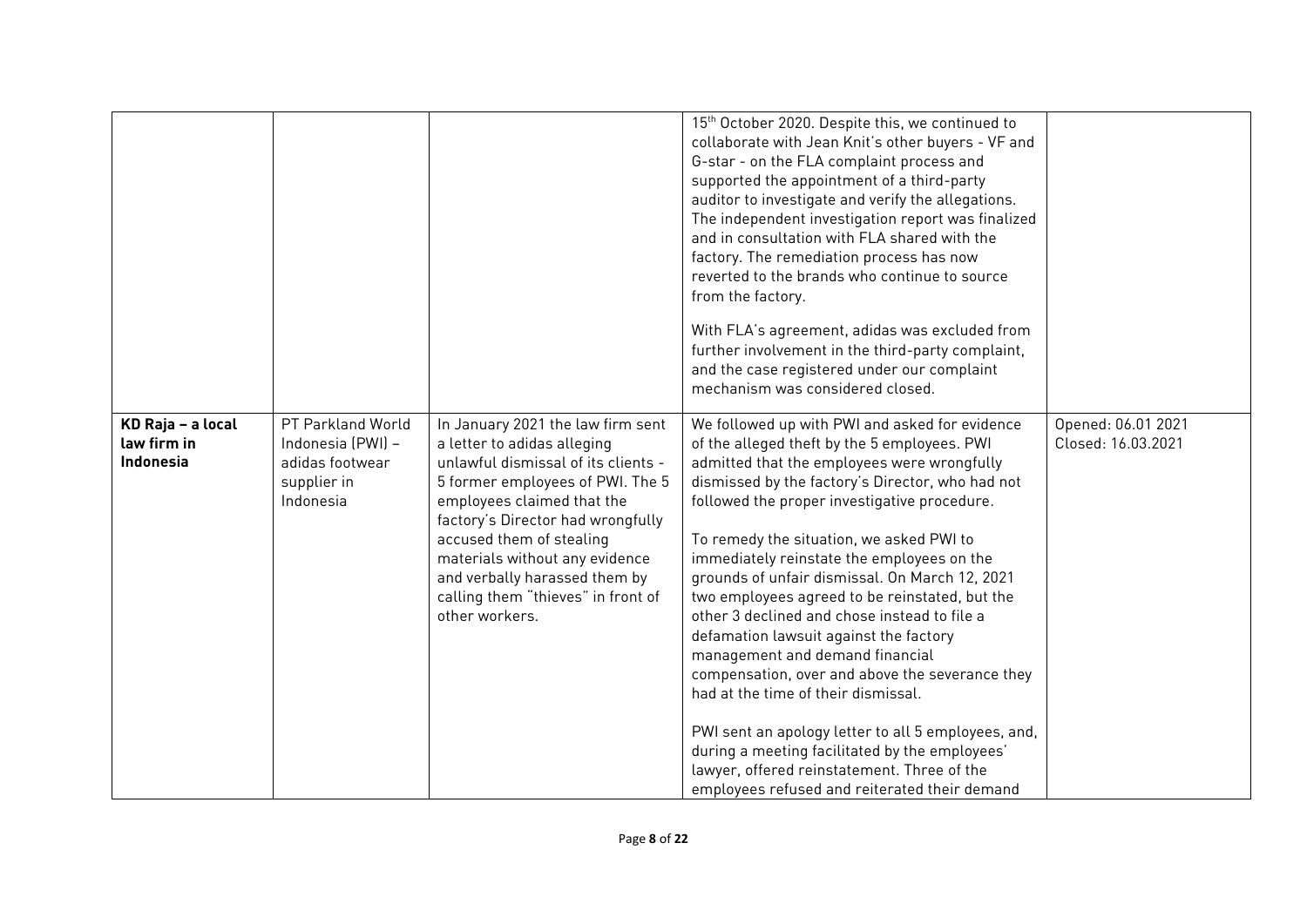|                                         |                                                                                                            |                                                                                                                                                                                                 | for additional financial compensation. The factory<br>refused to meet their demand.                                                                                                                                                                                                                   |                                          |
|-----------------------------------------|------------------------------------------------------------------------------------------------------------|-------------------------------------------------------------------------------------------------------------------------------------------------------------------------------------------------|-------------------------------------------------------------------------------------------------------------------------------------------------------------------------------------------------------------------------------------------------------------------------------------------------------|------------------------------------------|
|                                         |                                                                                                            |                                                                                                                                                                                                 | We informed the law firm that adidas had fulfilled<br>its responsibility in identifying the wrongful                                                                                                                                                                                                  |                                          |
|                                         |                                                                                                            |                                                                                                                                                                                                 | dismissal and calling for the reinstatement of the<br>dismissed workers, as an appropriate remedy, but                                                                                                                                                                                                |                                          |
|                                         |                                                                                                            |                                                                                                                                                                                                 | we could not take an active role in the defamation                                                                                                                                                                                                                                                    |                                          |
|                                         |                                                                                                            |                                                                                                                                                                                                 | lawsuit. We recommended this matter for the<br>employees and the PWI to settle in Court. The law                                                                                                                                                                                                      |                                          |
|                                         |                                                                                                            |                                                                                                                                                                                                 | firm accepted this position, and the case was                                                                                                                                                                                                                                                         |                                          |
|                                         |                                                                                                            |                                                                                                                                                                                                 | closed.                                                                                                                                                                                                                                                                                               |                                          |
| LSM Gerak - a local<br>NGO in Indonesia | PT Parkland World<br>Indonesia Rangkas<br>$(PWI 6) - addas$<br>footwear supplier'<br>factory in Indonesia. | adidas received a letter from LSM<br>Gerak on February 5, 2021<br>detailing concerns about<br>recruitment fees paid by workers<br>at the PWI 6 factory. The NGO<br>alleged that applicants were | We shared the details of the allegation with PWI 6<br>and informed them that we would launch an<br>investigation. The factory disclosed to us that they<br>had received a similar allegation from another<br>source and had already initiated an internal<br>investigation.                           | Opened: 05.02.2021<br>Closed: 06.02.2021 |
|                                         |                                                                                                            | required to pay up to USD 175 to<br>secure a job at the factory.                                                                                                                                | Based on the evidence collected by PWI6, which<br>included feedback from employee testimonies, it<br>was determined that an HR staff member had<br>solicited fees from job applicants. This was<br>deemed a serious breach of the company's<br>regulations and the HR staff member was<br>terminated. |                                          |
|                                         |                                                                                                            |                                                                                                                                                                                                 | The NGO was informed of the actions taken by the<br>factory and the case was closed.                                                                                                                                                                                                                  |                                          |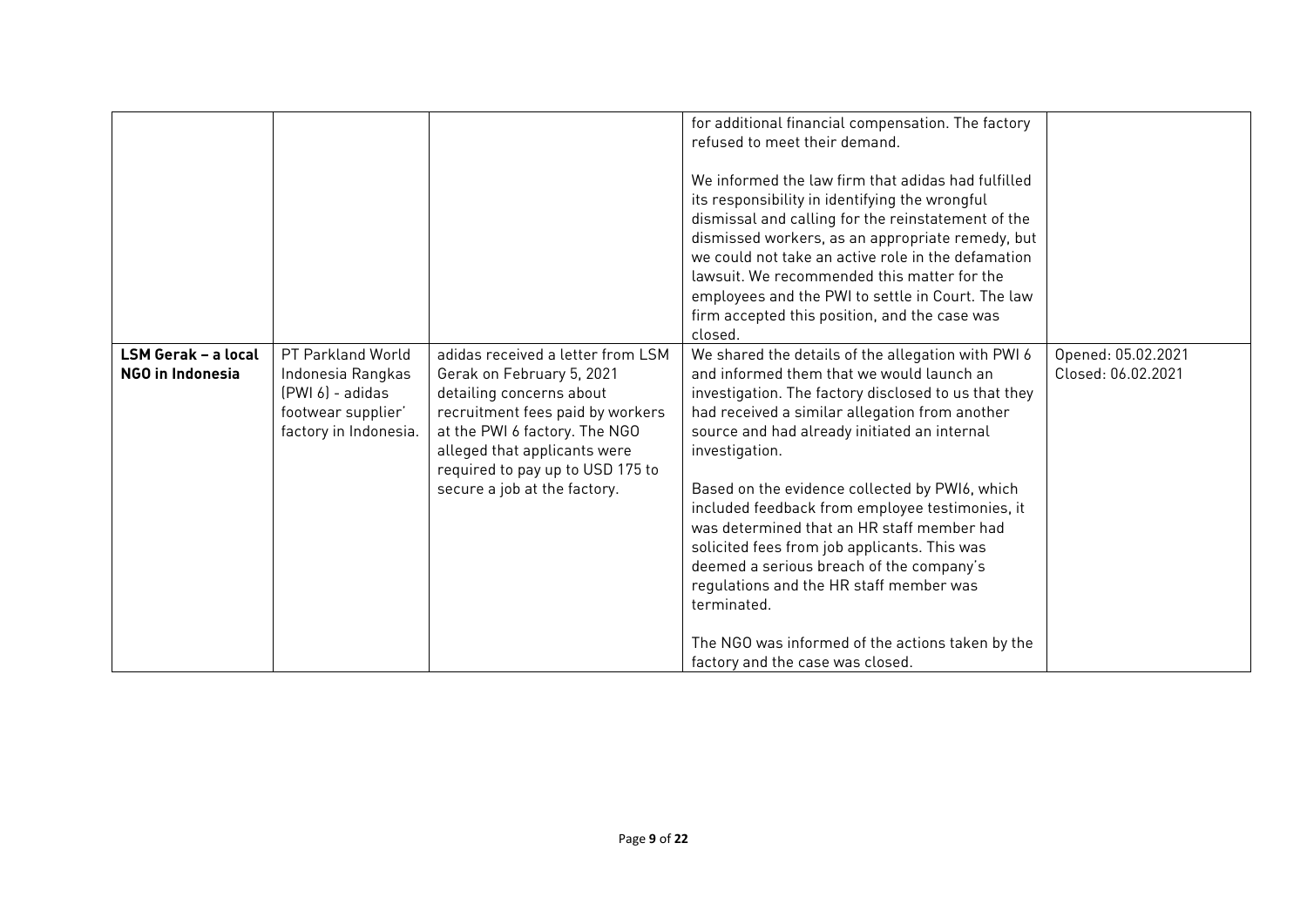| Nazma Akter,              | <b>Classic Fashion</b> | In December 2020, Nazma Akter      | Many of the claims raised by SGSF were aligned     | Opened: 10.12.2020/ |
|---------------------------|------------------------|------------------------------------|----------------------------------------------------|---------------------|
| <b>President of</b>       | Apparel Industry       | sent a message to FLA brands       | with adidas' own audit findings, workers' feedback | Ongoing             |
| Sommilito                 | Ltd. Co. - Unit 02     | sourcing from Classic Fashion      | and feedback received from ILO-Better Work         |                     |
| <b>Garments Sramik</b>    | (Jordan) – an adidas   | (Jordan) alleging that Bangladeshi | Jordan (BWJ) and other brands. It was agreed that  |                     |
| <b>Federation-SGSF</b> (a | apparel supplier       | workers were not being treated     | BWJ and the brands sourcing from Classic           |                     |
| <b>Bangladesh based</b>   |                        | fairly and were subject to         | Fashion would collaborate in scheduling a follow-  |                     |
| union) and an FLA         |                        | harassment, abuse and              | up investigation and joint call on the CF          |                     |
| <b>CSO Caucus Board</b>   |                        | discrimination by the employer     | management team to ensure that immediate           |                     |
| member                    |                        | and the managers.                  | action was taken to address the allegations in a   |                     |
|                           |                        |                                    | fair and compliant way.                            |                     |
|                           |                        | It was also alleged that workers   |                                                    |                     |
|                           |                        | with expired contracts were not    | Classic Fashion responded by increasing wages      |                     |
|                           |                        | able to leave Jordan, that         | and by holding meetings with representatives of    |                     |
|                           |                        | Bangladeshi workers were paid      | different nationalities of migrant workers to      |                     |
|                           |                        | less than other nationalities, and | clarify the needs and take necessary action. In    |                     |
|                           |                        | that they were subject to physical | addition, BWJ conducted an audit in all Classic    |                     |
|                           |                        | and verbal harassment and a lack   | Fashion' facilities during the second week of      |                     |
|                           |                        | of freedom of expression and       | January 2021, which enabled all brands to work     |                     |
|                           |                        | movement.                          | together on a joint CAP (Corrective Action Plan).  |                     |
|                           |                        |                                    |                                                    |                     |
|                           |                        | Ms. Akter asked all brands to take | In October 2021, the brands sourcing from Classic  |                     |
|                           |                        | necessary action to identify the   | Fashion provided SGSF with a status update; with   |                     |
|                           |                        | root causes and remedy the         | the only open issue being planned training, which  |                     |
|                           |                        | issues. SGSF has no legal          | was ongoing due to the high number of workers      |                     |
|                           |                        | presence or members in Jordan,     | involved. Together with other brands and the FLA,  |                     |
|                           |                        | the request was made under the     | adidas committed to provide SGSF with periodic     |                     |
|                           |                        | auspices of Ms. Akhter's role on   | updates, and ensure the remaining remedial         |                     |
|                           |                        | the FLA CSO Caucus Board.          | action was taken in a timely and sustainable       |                     |
|                           |                        |                                    | manner.                                            |                     |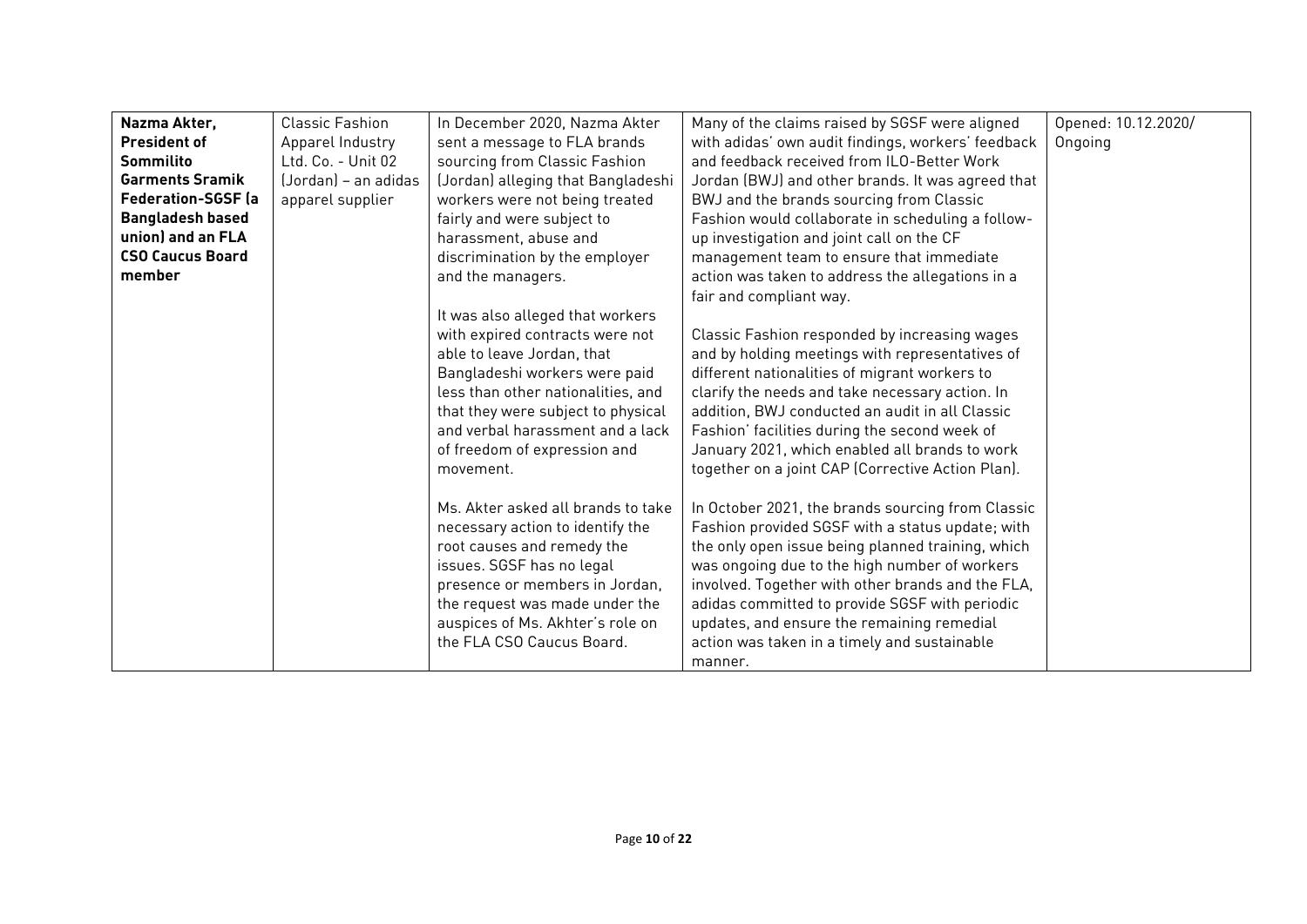| <b>SITRASACOSI</b>       | Servicios San       | The local trade union federation   | adidas commissioned an external third-party                   | Opened: 10.10.2020 |
|--------------------------|---------------------|------------------------------------|---------------------------------------------------------------|--------------------|
| (Sindicato de            | Julian, S.A de C.V; | reported the following allegations | independent investigation. The investigation's                | Closed: 05.20.2021 |
| Trabajadoras y           | El Salvador         | to adidas:                         | terms of reference included the evaluation of                 |                    |
| <b>Trabajadores</b>      |                     | Unfair dismissal of<br>Ť.          | other possible relevant country risks that could              |                    |
| Sastres, Costureras      |                     | various affiliates of a            | contribute to the restriction to workers' rights to           |                    |
| y Similares) - local     |                     | sectional union in                 | organize and collectively bargain.                            |                    |
| trade union              |                     | formation in August 2019.          |                                                               |                    |
| federation; Worker       |                     | ii.<br>Unfair dismissal of one     | After the investigation, a comprehensive                      |                    |
| <b>Rights Consortium</b> |                     | worker after speaking to a         | remediation plan was created by adidas in                     |                    |
| (WRC) - a US labor       |                     | union leader in Jan 2020.          | consultation with the complainants and factory                |                    |
| advocacy group           |                     | iii.<br>Continuous anti-union      | management.                                                   |                    |
|                          |                     | activities and harassment          | The remediation plan included the following                   |                    |
|                          |                     | by factory management              | points:                                                       |                    |
|                          |                     | against a union board              | The hiring of an external and credible<br>j.                  |                    |
|                          |                     | member, adidas became              | Freedom of Association (FoA) expert (Ena                      |                    |
|                          |                     | active in this factory in          | Nunez) to act as an ombudsperson.                             |                    |
|                          |                     | late 2019.                         | ii.<br>The rehiring of a former factory worker                |                    |
|                          |                     |                                    | who was terminated shortly after                              |                    |
|                          |                     |                                    | becoming a union member; though no                            |                    |
|                          |                     |                                    | direct discrimination was proven by the                       |                    |
|                          |                     |                                    | investigation, as the decision and                            |                    |
|                          |                     |                                    | procedures used during termination were                       |                    |
|                          |                     |                                    | proven to be subjective.                                      |                    |
|                          |                     |                                    | Enhancement to the FoA policy with the<br>iii.                |                    |
|                          |                     |                                    | guidance of an external expert.                               |                    |
|                          |                     |                                    | The review and update of internal<br>iv.                      |                    |
|                          |                     |                                    | procedures regarding discrimination,                          |                    |
|                          |                     |                                    | dismissal, and performance evaluation.                        |                    |
|                          |                     |                                    | Workers and manager training on<br>V.                         |                    |
|                          |                     |                                    | updated policies and procedures.                              |                    |
|                          |                     |                                    | The establishment of communication<br>vi.                     |                    |
|                          |                     |                                    | channels with the factory sectional union                     |                    |
|                          |                     |                                    | and its federation, including monthly<br>roundtable meetings. |                    |
|                          |                     |                                    |                                                               |                    |
|                          |                     |                                    |                                                               |                    |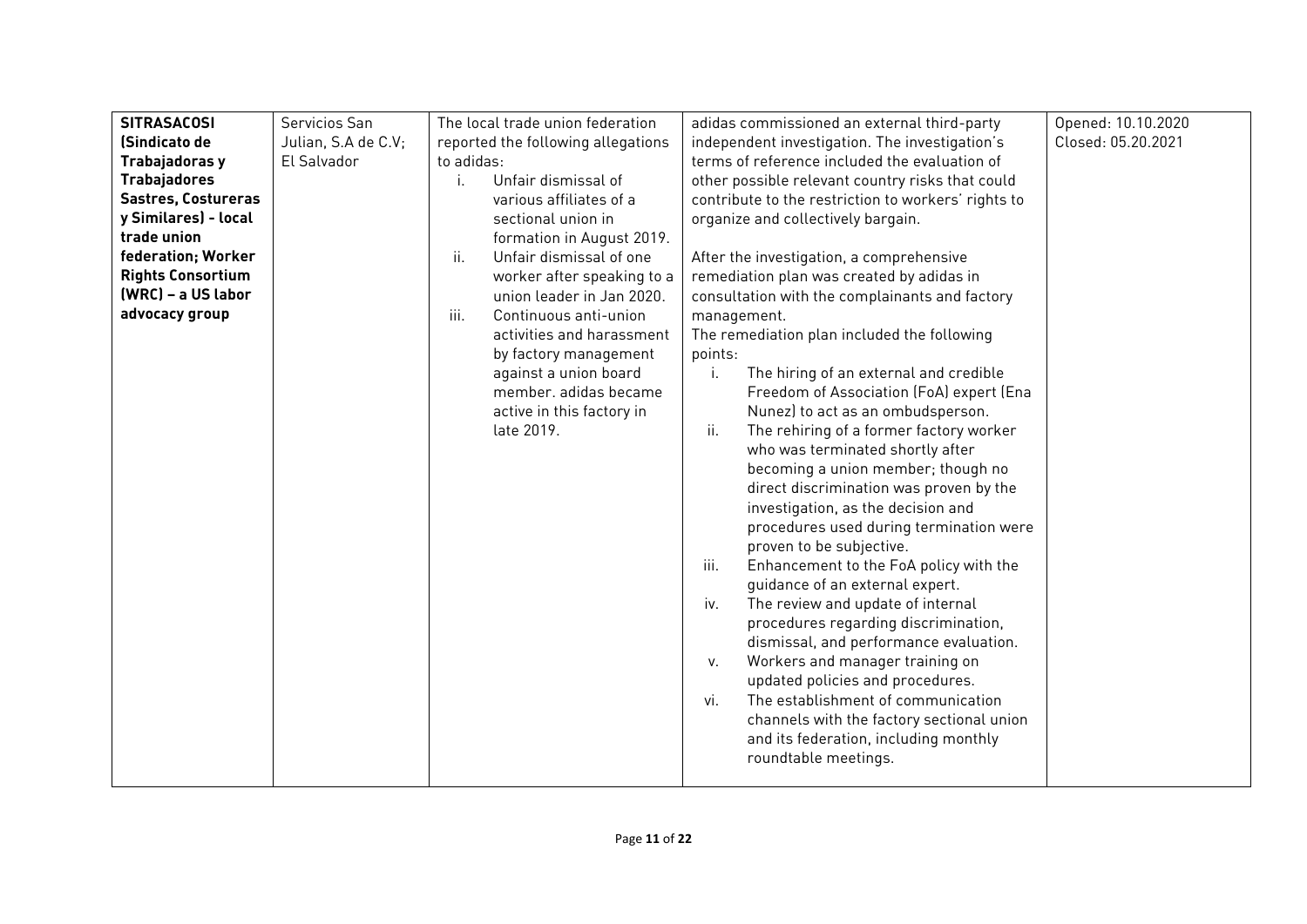|                                                                            |                                                                                     |                                                                                                                                                                                                                                                                                                                                                                                                                                        | A follow up on-site visit was performed by SEA on<br>26 November 2021 to review progress and to meet<br>with the union representatives. SEA received<br>confirmation from the union representatives on<br>the progress of the factory management related<br>to the FoA issues, including the recognition of<br>union presence, and eliminating any<br>discriminatory practices.<br>Later, the WRC expressed interest in the case and<br>contacted the adidas' SEA team about its status.<br>SEA shared with WRC the results of the<br>investigation and remediation progress. Based on<br>confirmation from the union and no further<br>comments from WRC, SEA considered the case<br>closed. |                                |
|----------------------------------------------------------------------------|-------------------------------------------------------------------------------------|----------------------------------------------------------------------------------------------------------------------------------------------------------------------------------------------------------------------------------------------------------------------------------------------------------------------------------------------------------------------------------------------------------------------------------------|-----------------------------------------------------------------------------------------------------------------------------------------------------------------------------------------------------------------------------------------------------------------------------------------------------------------------------------------------------------------------------------------------------------------------------------------------------------------------------------------------------------------------------------------------------------------------------------------------------------------------------------------------------------------------------------------------|--------------------------------|
| <b>Worker Rights</b><br>Consortium (WRC) -<br>a US labor advocacy<br>group | Trax Apparel Co.,<br>Ltd $(Trax) - an$<br>adidas apparel<br>supplier in<br>Cambodia | On October 31, 2021, WRC shared<br>the preliminary findings on the<br>alleged violation of freedom of<br>association by Trax which<br>happened during and after<br>workforce downsizing due to the<br>business impacts of COVID-19 in<br>June 2020.<br>Set out below is the summary of<br>the allegation:<br>i. Retaliatory termination and<br>discriminatory practice<br>directed at 7 union<br>leaders.<br>ii. Violation of right of | We launched an extensive investigation into the<br>case, which was essentially a labor dispute<br>between the former CATU Union leaders and Trax<br>over the company's decision to not extend their<br><b>Fixed Duration Contracts (FDCs).</b><br>On November 29, 2021, we sent a formal reply to<br>WRC detailing our findings and conclusion as<br>follows:<br>We found no evidence that Trax had<br>i.<br>breached its agreement when it did not<br>offer to renew contracts to the FDC<br>workers, including the CATU leaders, who<br>had opted for the 2-month suspension. It<br>was clearly stated, as a condition of the<br>agreement, that workers would only be                      | Opened: 31.10.2021/<br>Ongoing |
|                                                                            |                                                                                     | Collective Bargaining and<br>responsibility to act in<br>good faith.<br>Unlawful rescission of<br>iii.<br>worker's seniority right.                                                                                                                                                                                                                                                                                                    | rehired if Trax had sufficient orders to<br>make this viable.<br>ii.<br>We found no evidence that Trax had acted<br>in a discriminatory manner towards the<br>union leaders by not offering a rehiring                                                                                                                                                                                                                                                                                                                                                                                                                                                                                        |                                |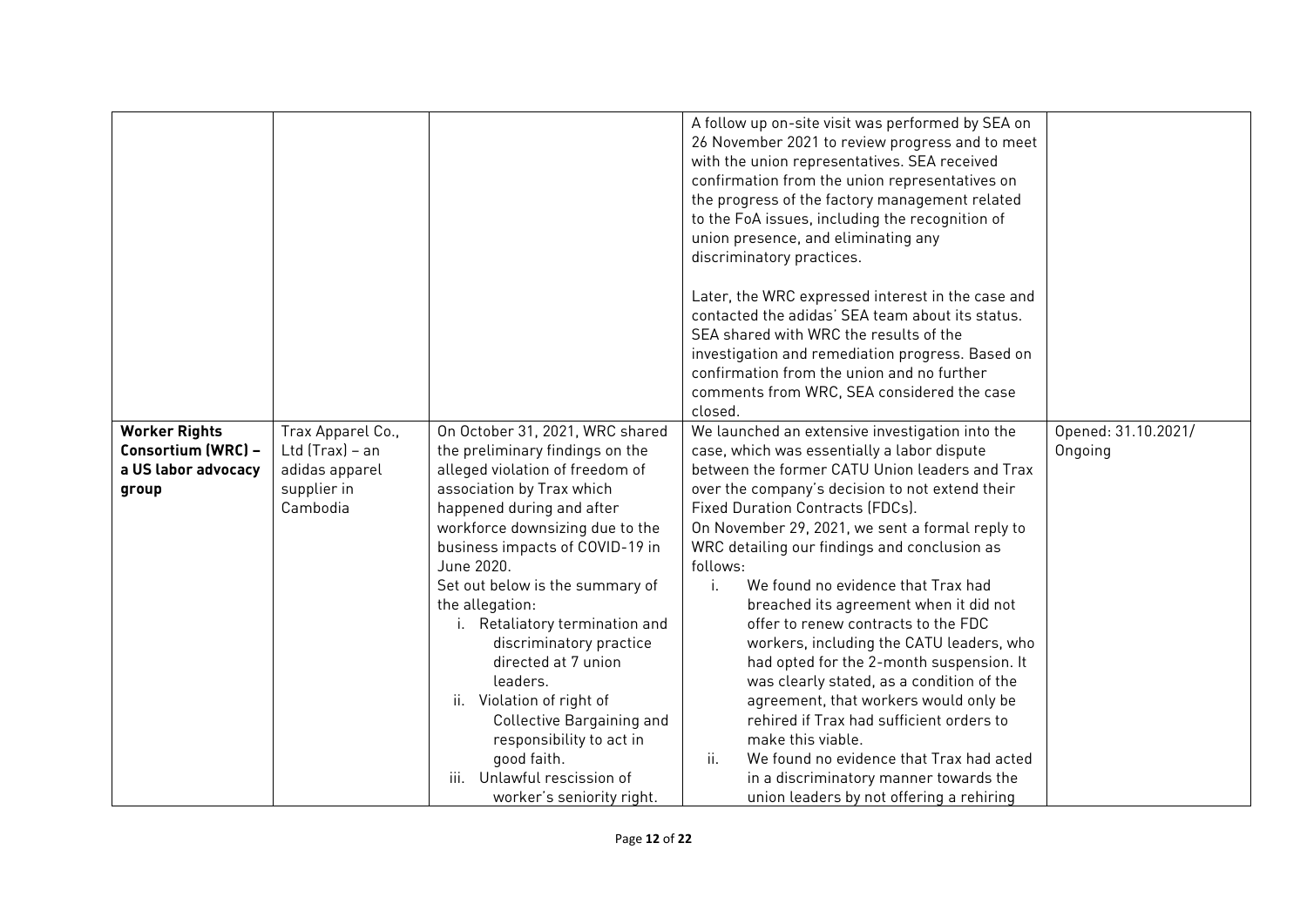| In the letter WRC then stated its<br>demand on the remedial action | opportunity. Trax rehired based on an<br>objective measure of work performance, |
|--------------------------------------------------------------------|---------------------------------------------------------------------------------|
| that Trax must reinstate with full                                 | and a larger rehiring did not take place                                        |
|                                                                    |                                                                                 |
| back pay and seniority all seven                                   | until the order situation began to recover                                      |
| union leaders and activists.                                       | in September 2020.                                                              |
|                                                                    |                                                                                 |
|                                                                    | WRC did not accept our findings and re-stated                                   |
|                                                                    | that they believed the actions by the factory to be                             |
|                                                                    | discriminatory, the dismissals unlawful and in                                  |
|                                                                    | breach of adidas' U.S. collegiate licensing                                     |
|                                                                    | agreements.                                                                     |
|                                                                    |                                                                                 |
|                                                                    |                                                                                 |
|                                                                    | Given the lack of resolution between the workers                                |
|                                                                    | and Trax, we proposed mediation, facilitated by an                              |
|                                                                    | independent arbitrator, which was duly agreed to                                |
|                                                                    | by both parties. The mediator made substantial                                  |
|                                                                    | progress but did not entirely resolve the case, due                             |
|                                                                    | to a disagreement about the need to conduct a                                   |
|                                                                    | skills test before the union leaders could be re-                               |
|                                                                    | hired by Trax.                                                                  |
|                                                                    |                                                                                 |
|                                                                    | To maintain positive momentum, we turned to                                     |
|                                                                    |                                                                                 |
|                                                                    | CENTRAL, a local labor advisory group who                                       |
|                                                                    | represent CATU since the beginning of the dispute                               |
|                                                                    | in late 2020, to help both parties to continue their                            |
|                                                                    | negotiations. In mid-February 2022, CENTRAL                                     |
|                                                                    | informed us that both parties have in principle                                 |
|                                                                    | reached agreement to resolve the long-standing                                  |
|                                                                    | dispute, which would see the re-hiring of those                                 |
|                                                                    | CATU union leaders who wished to return to work                                 |
|                                                                    | at Trax.                                                                        |
|                                                                    |                                                                                 |
|                                                                    |                                                                                 |
|                                                                    | A final written agreement is still pending.                                     |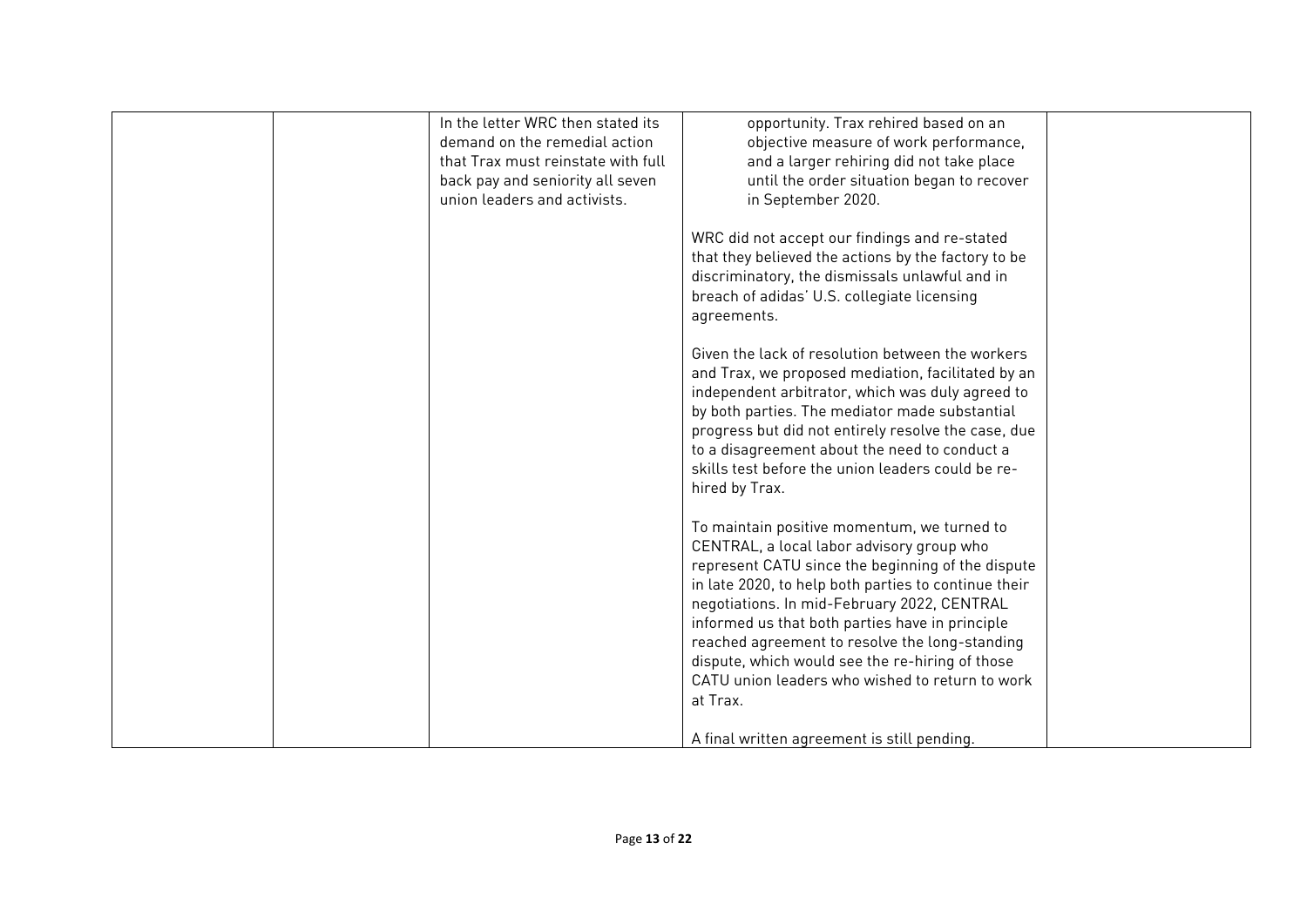| <b>Worker Rights</b> | Din Han            | In May 2021, WRC contacted           | We immediately followed up with Din Han to          | Opened: 06.05.2021 |
|----------------------|--------------------|--------------------------------------|-----------------------------------------------------|--------------------|
| Consortium (WRC) -   | Enterprise Co.,    | adidas raising concerns over the     | understand how and when they would pay the          | Closed: 11.06.2021 |
| a US labor advocacy  | Ltd. (Din Han) -   | timeliness of wage payments for      | workers during the lockdown. Din Han explained      |                    |
| group                | an adidas apparel  | workers at Din Han, during the       | that they had acted quickly to set up an electronic |                    |
|                      | supplier in        | government-mandated COVID-19         | payment system, as their past practice of cash      |                    |
|                      | Cambodia           | lockdown.                            | withdrawals and direct on-site payment was not      |                    |
|                      |                    |                                      | possible during lockdown.                           |                    |
|                      |                    | WRC also expressed concern over      |                                                     |                    |
|                      |                    | the implementation of adequate       | Before the resumption of the factory's operations,  |                    |
|                      |                    | safety measures, once the factory    | Din Han ensured that the proper health protocols    |                    |
|                      |                    | resumed its operation.               | and safety measures were in place to mitigate any   |                    |
|                      |                    |                                      | risk of further outbreak. We reviewed and verified  |                    |
|                      |                    |                                      | their safety plans.                                 |                    |
|                      |                    |                                      |                                                     |                    |
|                      |                    |                                      | We communicated the factory's actions to WRC.       |                    |
|                      |                    |                                      | Having received no further inquiries from them we   |                    |
|                      |                    |                                      | considered the complaint to be closed.              |                    |
| <b>Worker Rights</b> | Hulu Garment Co.   | <b>WRC contacted SEA in December</b> | In January 2021, SEA responded to the WRC with      | Opened: 18.12.2020 |
| Consortium (WRC) -   | Ltd, Phnom Penh,   | 2020 regarding their investigation   | the following account based on our engagement       | Closed: 02.06.2021 |
| a US labor advocacy  | Cambodia (a        | into allegations of unpaid           | with the supplier:                                  |                    |
| group                | licensee supplier) | severance violations at Hulu         | The supplier had partially suspended its<br>i.      |                    |
|                      |                    | Garment beginning in March 2020.     | operations starting from March 11, 2020.            |                    |
|                      |                    |                                      | This suspension was made in agreement               |                    |
|                      |                    |                                      | with local officials and the factory's union.       |                    |
|                      |                    |                                      | ii.<br>Due to the reduced wages, 149 workers        |                    |
|                      |                    |                                      | resigned from their positions with the              |                    |
|                      |                    |                                      | factory in March 2020, which was followed           |                    |
|                      |                    |                                      | by an additional 458 workers resigning in           |                    |
|                      |                    |                                      | April 2020.                                         |                    |
|                      |                    |                                      | iii.<br>In May 2020, 224 of these workers who       |                    |
|                      |                    |                                      | resigned sought compensation from the               |                    |
|                      |                    |                                      | local Arbitration Council.                          |                    |
|                      |                    |                                      | In June 2020, the Arbitration Council<br>iv.        |                    |
|                      |                    |                                      | ruled against the workers' request for              |                    |
|                      |                    |                                      | additional compensation from the factory.           |                    |
|                      |                    |                                      |                                                     |                    |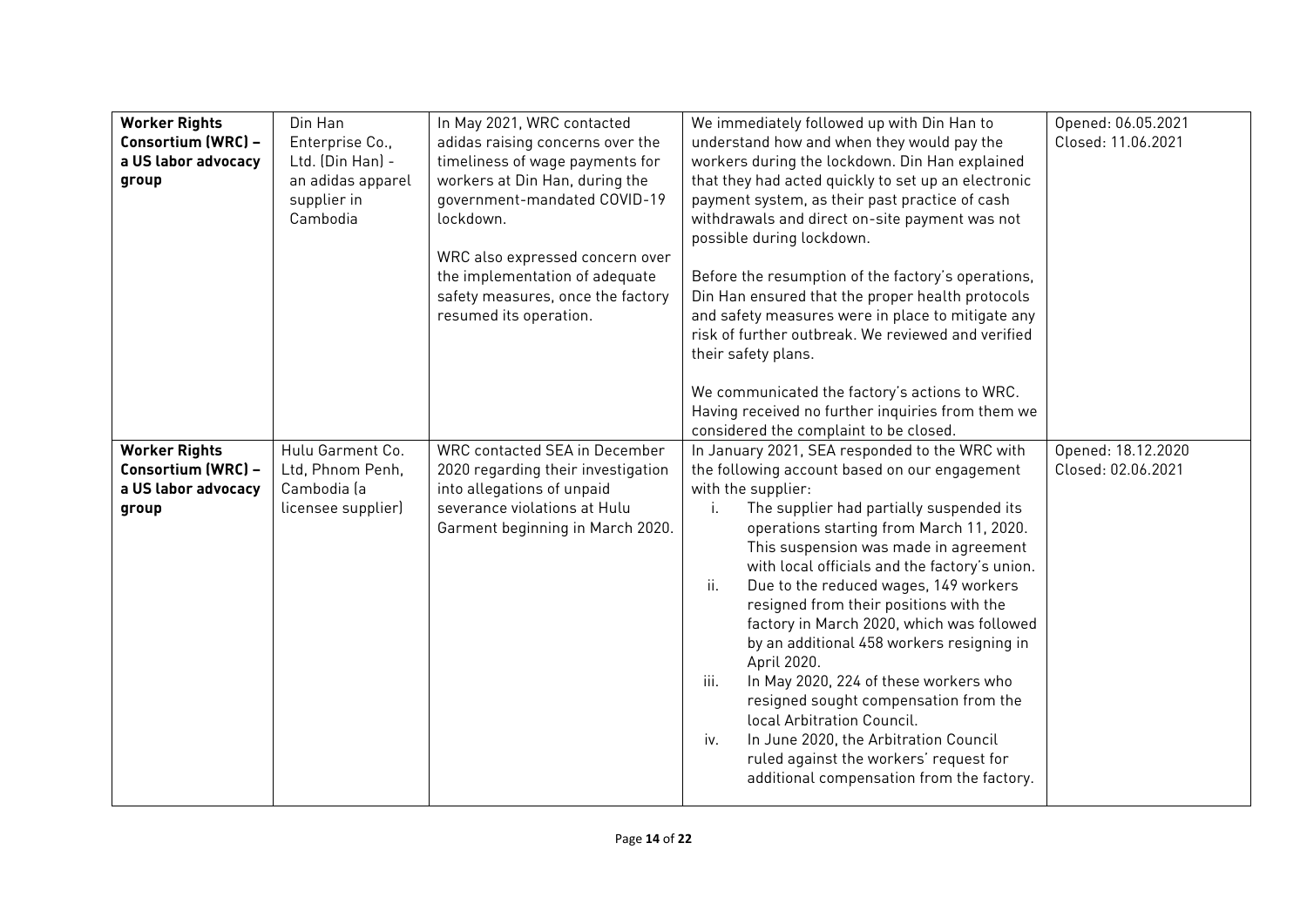|                                                                            |                                                                                                                         |                                                                                                                                                                                                                                                          | We also confirmed that our licensee had not<br>cancelled their orders with the factory and had<br>paid for their orders in full before their business<br>relationship ended with Hulu Garment Co. in<br>August 2020.<br>adidas sought the Fair Labor Association's (FLA)<br>review and validation of the case. FLA, after<br>reviewing all the communication and background<br>documentation, confirmed in June 2021 that<br>adidas had fulfilled its obligations.<br>As a result of FLA's validation and with no further<br>issues being raised by WRC, we treated the case<br>as closed as of June 2021.                                                                                                                                                                                                                                                             |                                |
|----------------------------------------------------------------------------|-------------------------------------------------------------------------------------------------------------------------|----------------------------------------------------------------------------------------------------------------------------------------------------------------------------------------------------------------------------------------------------------|------------------------------------------------------------------------------------------------------------------------------------------------------------------------------------------------------------------------------------------------------------------------------------------------------------------------------------------------------------------------------------------------------------------------------------------------------------------------------------------------------------------------------------------------------------------------------------------------------------------------------------------------------------------------------------------------------------------------------------------------------------------------------------------------------------------------------------------------------------------------|--------------------------------|
| <b>Worker Rights</b><br>Consortium (WRC) -<br>a US labor advocacy<br>group | Carnival Clothing<br>Company - a factory<br>under Gokaldas<br>Export which is an<br>adidas apparel<br>supplier in India | WRC contacted adidas on<br>September 3, 2021, requesting<br>our immediate intervention to<br>address the underpayment of a<br>variable dearness allowance<br>(VDA), a key component of the<br>minimum wages. The<br>underpayment began in April<br>2020. | This case was one among many in Karnataka<br>triggered by a legal suit filed by the local textile<br>industry against the State government's decision<br>to increase VDA during the pandemic.<br>adidas provided a response to the WRC, detailing<br>the actions we had taken earlier in the year:<br>We issued a formal memorandum in April<br>i.<br>2021 to our supplier, asking them to<br>implement the correct VDA from April<br>2021 and provide workers with an arrears<br>payment from April 2020 or face<br>enforcement action.<br>$\ddot{\mathbf{h}}$ .<br>We actively engaged with other foreign<br>buyers to press the shared supplier to<br>implement the correct VDA and, in<br>parallel, sought advice from the State's<br>Labor Commissioner.<br>Initially the supplier declined our request, citing<br>that the matter was before the High Court. But | Opened: 03.09.2021/<br>Ongoing |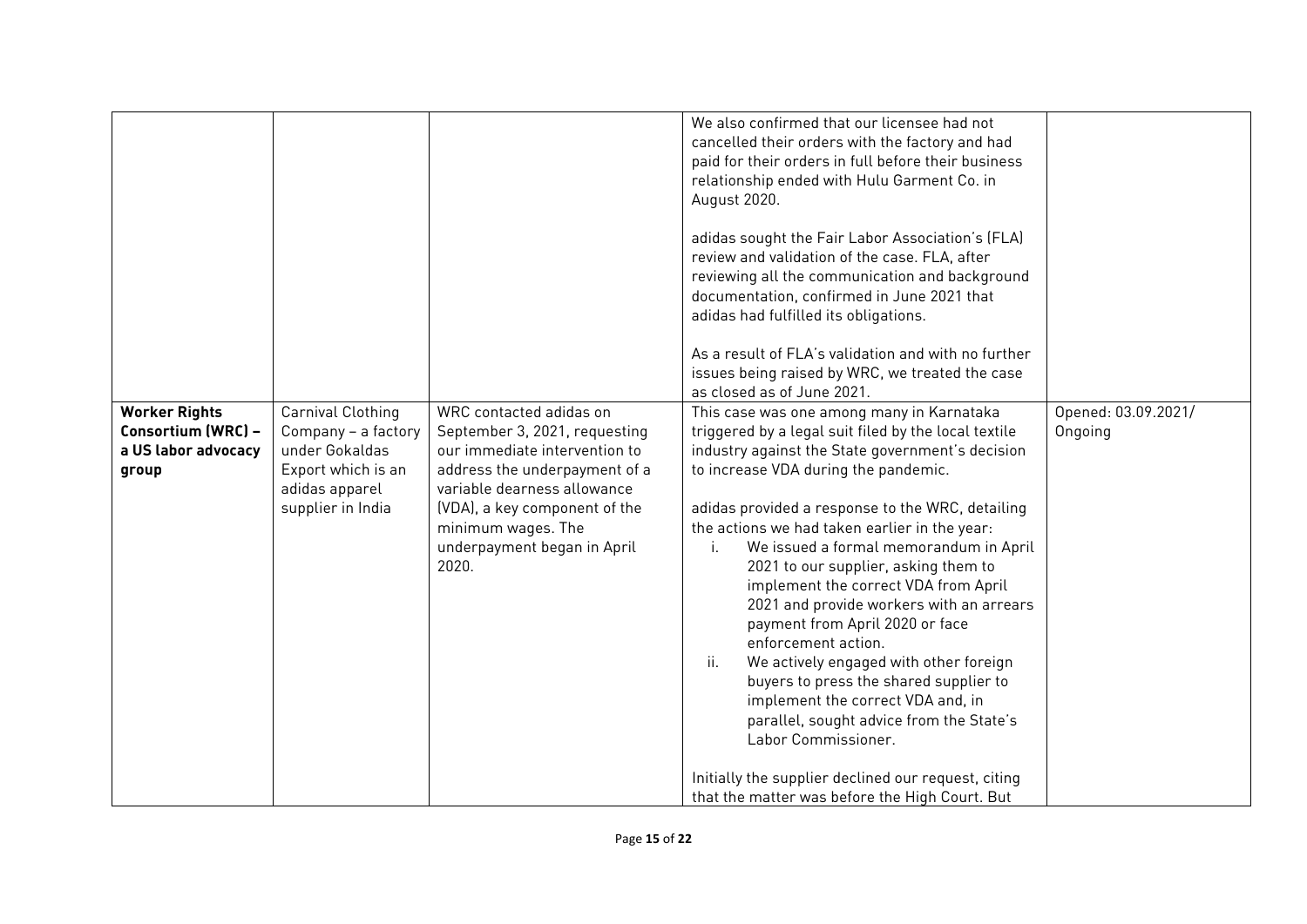|                                                                                                                                                                             |                                                                                                                                                                |                                                                                                                                                                                                                                                                                                                                                                                                                                                                                                                                                                                                                                                                                                                   | through persistent engagement, in early February<br>2022 Gokaldas made a written commitment to<br>adidas that they would immediately implement<br>the correct VDA and pay the arrears from April<br>2020-March 2022 in a phased manner until July<br>2022.<br>Together with the other buyers, we plan to verify<br>the arrears payment made by the supplier and<br>cross-check this with the workers. WRC has been<br>kept fully informed of the status of the case and<br>all actions being taken to bring it to a successful<br>resolution.                                     |                                          |
|-----------------------------------------------------------------------------------------------------------------------------------------------------------------------------|----------------------------------------------------------------------------------------------------------------------------------------------------------------|-------------------------------------------------------------------------------------------------------------------------------------------------------------------------------------------------------------------------------------------------------------------------------------------------------------------------------------------------------------------------------------------------------------------------------------------------------------------------------------------------------------------------------------------------------------------------------------------------------------------------------------------------------------------------------------------------------------------|-----------------------------------------------------------------------------------------------------------------------------------------------------------------------------------------------------------------------------------------------------------------------------------------------------------------------------------------------------------------------------------------------------------------------------------------------------------------------------------------------------------------------------------------------------------------------------------|------------------------------------------|
| <b>Worker Rights</b><br>Consortium (WRC) -<br>a US labour<br>advocacy group.<br><b>Representing 3</b><br>independent Trade<br>Unions in the<br>factory (SBSI, SPN<br>& FSB) | PT Dong A Decal, a<br>subcontractor<br>factory for an<br>adidas apparel<br>supplier in<br>Indonesia - PT.<br>Greentex Indonesia<br>Utama II ('PT<br>Greentex') | On October 4, 2021, WRC<br>contacted adidas about a pending<br>wage settlement for workers at<br>PT Dong A Decal, linked to an<br>agreement reached between the<br>factory and the plant level trade<br>union on a work suspension from<br>May to June 2020.<br>The agreement required the<br>factory to pay 30% of the monthly<br>wage to the workers, but without<br>a clear timeline. Since many<br>months had passed, WRC sent a<br>letter to factory to remind them of<br>the pending wage settlement but<br>received no response. WRC then<br>sent letters to several brands.<br>including adidas, and asked for<br>their intervention. The letter was<br>logged into adidas 3rd party<br>complaint system. | At the time WRC wrote to adidas, PT Greentex had<br>already ended its sub-contractor relationship with<br>PT Dong A Decal. Despite this, we asked PT<br>Greentex to follow up with its former sub-<br>contractor and enquire as to the status of the<br>wage payment.<br>Dong A Decal informed PT Greentex that they<br>would complete the pending payment to the<br>workers.<br>We subsequently received a report that Dong A<br>Decal had settled the remaining wage payment on<br>December 30, 2021.<br>With payment having been completed, the case<br>was considered closed. | Opened: 04.10.2021<br>Closed: 30.12.2021 |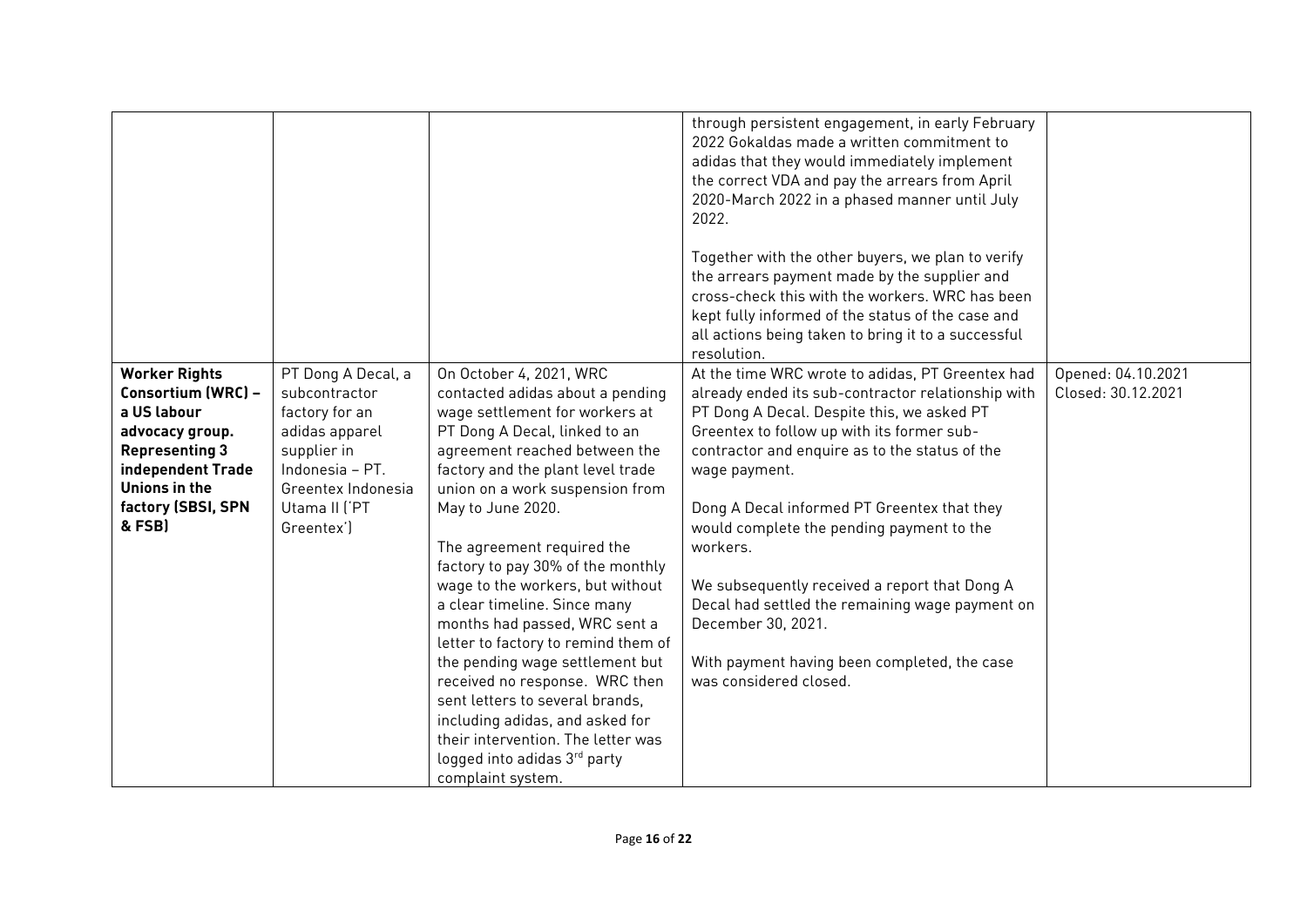| <b>Worker Rights</b><br>Consortium (WRC) -<br>a US labor advocacy<br>group | PT Eagle Glove,<br>Indonesia | SEA was contacted by the WRC in<br>December 2020 regarding the<br>alleged dismissal of 100 workers<br>in May 2020 without proper<br>payment of severance. | After being contacted by the WRC, SEA took the<br>following actions:<br>We met with PT Eagle management who<br>i.<br>confirmed that 28 workers were<br>terminated and denied the dismissal of<br>100 workers.<br>$\ddot{\mathbf{u}}$ .<br>We reviewed the termination<br>documentation and determined that the | Opened: 18.12.2020<br>Closed: 18.3.2021 |
|----------------------------------------------------------------------------|------------------------------|-----------------------------------------------------------------------------------------------------------------------------------------------------------|----------------------------------------------------------------------------------------------------------------------------------------------------------------------------------------------------------------------------------------------------------------------------------------------------------------|-----------------------------------------|
|                                                                            |                              |                                                                                                                                                           | factory had not paid the correct severance<br>benefits to the 28 workers and requested<br>that the factory do so.<br>iii.<br>The factory paid out the correct severance<br>benefits to all 28 workers in March 2021,<br>which we confirmed.                                                                    |                                         |
|                                                                            |                              |                                                                                                                                                           | SEA informed the WRC of these actions and the<br>resulting remediation and having received no                                                                                                                                                                                                                  |                                         |
|                                                                            |                              |                                                                                                                                                           | further queries we treated the case as closed.                                                                                                                                                                                                                                                                 |                                         |
| <b>Worker Rights</b>                                                       | High Life - Lesotho          | The WRC contacted adidas on 21                                                                                                                            | Our licensee followed up on the allegations raised                                                                                                                                                                                                                                                             | Opened: 21.08.2021                      |
| Consortium (WRC) -<br>a US labor advocacy                                  | <b>Precious Garments</b>     | August 2021 to share their<br>preliminary findings on alleged                                                                                             | by the WRC and the supplier agreed to<br>immediately re-engage with representatives of                                                                                                                                                                                                                         | Closed: 27.09.2021                      |
| group.                                                                     | (Pty) Ltd. A licensee        | freedom of association violations                                                                                                                         | NACTWU.                                                                                                                                                                                                                                                                                                        |                                         |
| Representing                                                               | apparel supplier.            | at Lesotho Precious Garments. It                                                                                                                          |                                                                                                                                                                                                                                                                                                                |                                         |
| NACTWU, a Lesotho                                                          |                              | was alleged that the factory                                                                                                                              | On 17 September 2021 the factory management                                                                                                                                                                                                                                                                    |                                         |
| trade union                                                                |                              | management refused to recognize                                                                                                                           | and NACTWU jointly signed a memorandum of                                                                                                                                                                                                                                                                      |                                         |
|                                                                            |                              | the National Clothing Textile and                                                                                                                         | understanding governing their future                                                                                                                                                                                                                                                                           |                                         |
|                                                                            |                              | Allied Workers Union (NACTWU).                                                                                                                            | engagement.                                                                                                                                                                                                                                                                                                    |                                         |
|                                                                            |                              | It added that factory management                                                                                                                          |                                                                                                                                                                                                                                                                                                                |                                         |
|                                                                            |                              | had denied union leaders access                                                                                                                           | A licensee commissioned a follow-up                                                                                                                                                                                                                                                                            |                                         |
|                                                                            |                              | to meet with members, represent<br>workers during disciplinary                                                                                            | assessment, which was conducted in October<br>2021. The assessment verified that the terms of                                                                                                                                                                                                                  |                                         |
|                                                                            |                              | hearings, and serve on the                                                                                                                                | the agreement were being implemented by all                                                                                                                                                                                                                                                                    |                                         |
|                                                                            |                              | Industrial Relations Council in                                                                                                                           | parties. As a result of this verification and a lack                                                                                                                                                                                                                                                           |                                         |
|                                                                            |                              | violation of Lesotho law.                                                                                                                                 | of further queries from WRC, the case was                                                                                                                                                                                                                                                                      |                                         |
|                                                                            |                              |                                                                                                                                                           | considered closed on 27 September 2021.                                                                                                                                                                                                                                                                        |                                         |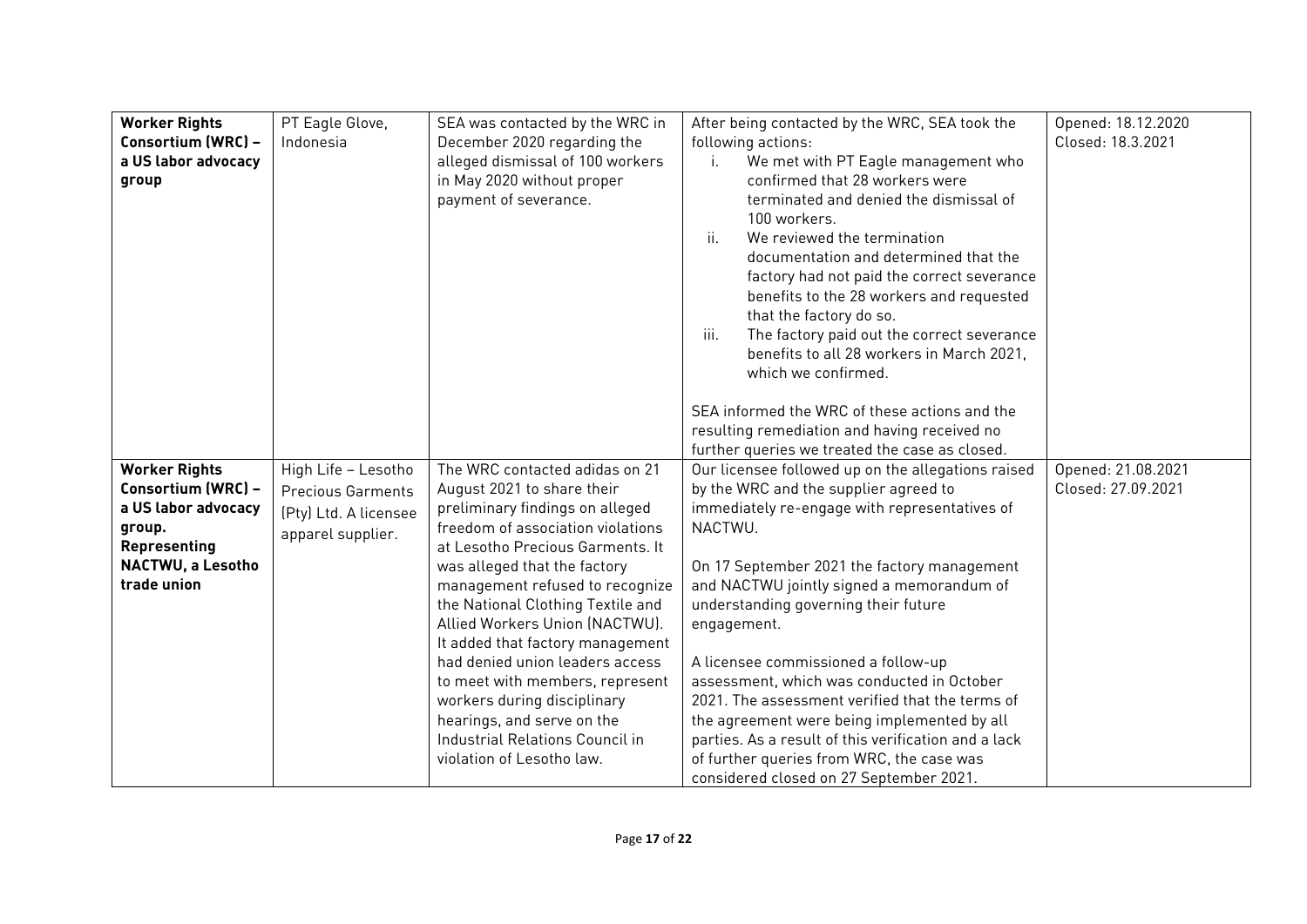| <b>Worker Rights</b>    | High Life - Lesotho      | WRC contacted adidas on 22                                              | The Licensee followed up on the allegations                                                     | Opened: 22.10.2020 |
|-------------------------|--------------------------|-------------------------------------------------------------------------|-------------------------------------------------------------------------------------------------|--------------------|
| <b>Consortium (WRC)</b> | <b>Precious Garments</b> | October 2020 to share their                                             | raised by the WRC and the supplier agreed to:                                                   | Closed: 18.10.2021 |
| - a US labor            | (Pty) Ltd. A             | preliminary findings on alleged                                         | Reinstate the workers to their original HR<br>Ť.                                                |                    |
| advocacy                | licensee'                | freedom of association violations                                       | positions; Compensate them for any lost                                                         |                    |
| group.                  | apparel supplier.        | at Lesotho Precious Garments.                                           | benefits.                                                                                       |                    |
| Representing            |                          |                                                                         | ii.<br>Provide the reinstated workers with                                                      |                    |
| UNITE, a Lesotho        |                          | It was alleged that the factory                                         | training opportunities; Revise the job                                                          |                    |
| trade                   |                          | management had retaliated                                               | requirements for the role, to reflect the                                                       |                    |
| union                   |                          | against two workers at the facility                                     | transition to computer-based HR                                                                 |                    |
|                         |                          | who are shop stewards                                                   | systems.                                                                                        |                    |
|                         |                          | representing the union, United                                          | iii.<br>Agree to a timeline for the workers to                                                  |                    |
|                         |                          | Textile Employees (UNITE)                                               | acquire the necessary computer skills,                                                          |                    |
|                         |                          | because other members of their                                          | and should they be unable to meet this job                                                      |                    |
|                         |                          | union had informed adidas'                                              | requirement, the terms under which they                                                         |                    |
|                         |                          | auditors of other labor rights                                          | would be transferred to another role that                                                       |                    |
|                         |                          | violations by this supplier.                                            | matches their skillset.                                                                         |                    |
|                         |                          |                                                                         |                                                                                                 |                    |
|                         |                          | The retaliation was alleged to                                          | The supplier also agreed to avoid any future                                                    |                    |
|                         |                          | have taken the form of demotions                                        | repeat of such cases or instances of a similar                                                  |                    |
|                         |                          | for the two affected workers, from                                      | nature, including the strengthening of the                                                      |                    |
|                         |                          | their positions with the HR                                             | documentation process around the reassignment                                                   |                    |
|                         |                          | department, to their previous                                           | of workers to other roles/departments differing<br>from those under their contractual terms and |                    |
|                         |                          | roles on the shop floor. It was<br>alleged that the justification given | communication channels with the unions onsite                                                   |                    |
|                         |                          | by management for these                                                 | and of grievance mechanisms that ensure such                                                    |                    |
|                         |                          | demotions were the worker's lack                                        | cases can be better managed internally.                                                         |                    |
|                         |                          | of necessary computer skills to                                         |                                                                                                 |                    |
|                         |                          | continue performing their role.                                         | Our licensee' commissioned follow-up                                                            |                    |
|                         |                          |                                                                         | assessments, which were conducted in April &                                                    |                    |
|                         |                          |                                                                         | October 2021. These verified that these actions                                                 |                    |
|                         |                          |                                                                         | had been completed. As a result of these                                                        |                    |
|                         |                          |                                                                         | verifications and a lack of further inquiries from                                              |                    |
|                         |                          |                                                                         | WRC or the local union, the case was considered                                                 |                    |
|                         |                          |                                                                         | closed in November 2021.                                                                        |                    |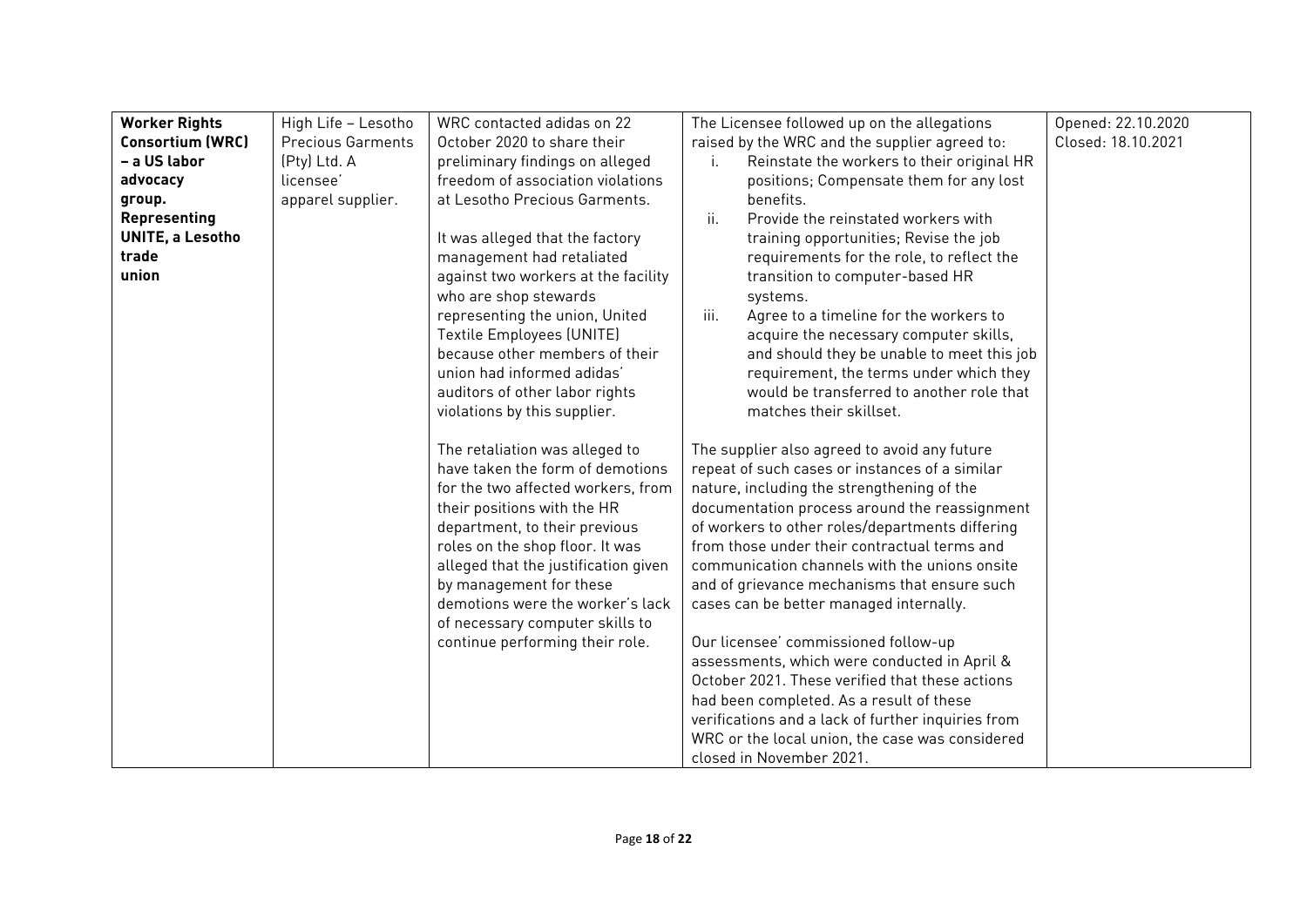| <b>Action Labor Rights</b><br>(ALR) - a local labor<br>advocacy group in<br><b>Myanmar</b> and<br>FEMNET - a<br><b>Germany based</b><br>labor advocacy<br>group | Myanmar Pouchen<br>Co., Ltd (PMA) - an<br>adidas footwear<br>supplier in<br>Myanmar | On February 28, 2021, ALR<br>contacted adidas and raised the<br>allegation that PMA failed to<br>recognize a newly formed Union in<br>the factory. ALR claimed that the<br>factory management ignored the<br>notification and request letter<br>from the new union.                                                                                                                                                                                                                                                                                                            | Following the military coup in the country, PMA -<br>like many other factories in Myanmar,<br>experienced significant disruption to their<br>operations and logistics that caused a series of<br>temporary factory shutdowns between March -<br>May 2021. As a result of the shutdowns, adidas<br>was delayed in the follow-up and investigation of<br>the complaint raised by ALR.                                                                                                                                                                                                                                                                                                                                                                                                                                                                                                                                                                                                                                                                        | Opened: 28.02.2021<br>Closed: 01.06.2021 |
|-----------------------------------------------------------------------------------------------------------------------------------------------------------------|-------------------------------------------------------------------------------------|--------------------------------------------------------------------------------------------------------------------------------------------------------------------------------------------------------------------------------------------------------------------------------------------------------------------------------------------------------------------------------------------------------------------------------------------------------------------------------------------------------------------------------------------------------------------------------|------------------------------------------------------------------------------------------------------------------------------------------------------------------------------------------------------------------------------------------------------------------------------------------------------------------------------------------------------------------------------------------------------------------------------------------------------------------------------------------------------------------------------------------------------------------------------------------------------------------------------------------------------------------------------------------------------------------------------------------------------------------------------------------------------------------------------------------------------------------------------------------------------------------------------------------------------------------------------------------------------------------------------------------------------------|------------------------------------------|
|                                                                                                                                                                 |                                                                                     | Later in mid-April 2022, ALR<br>shared new allegations about:<br>Unlawful dismissal of 2<br>employees who joined the<br>Civil Disobedience<br>Movement (CDM) protest.<br>ii.<br>Several incidents where<br>supervisors intimidated or<br>attempted to prevent<br>workers from registering<br>to the newly formed<br>union.<br>Separately FEMNET sent email to<br>adidas on May 20, 2021, asking for<br>explanation about the status of<br>the allegation brought up by ALR<br>(as stated above) and requested<br>intervention from adidas to<br>resolve the complaint promptly | In early May 2021, we began intensive<br>engagement with PMA and asked the factory to<br>take prompt action to resolve each complaint<br>raised by ALR. Set out below are the follow-up<br>actions taken by PMA:<br>i.<br>PMA acknowledged the formal<br>registration of the new union on March 3,<br>2021. On May 18, 2021, PMA invited the<br>new union to the first formal meeting<br>together with the Worker Committee.<br>PMA is committed to holding regular<br>meetings with the Union going forward.<br>ii.<br>Dismissal case of 2 employees: PMA was<br>informed by the Township Labor Office<br>(TLO) that the union had filed a complaint<br>about the dismissal case with them. TLO<br>held a hearing with both parties on May 11<br>and May 13, 2021. On May 18, the<br>resolution had been agreed with both<br>parties, where PMA paid the full<br>severance and notice fees to the<br>dismissed workers who also accepted the<br>decision.<br>As a preventive measure, adidas asked PMA to<br>strengthen their worker's leave handling and |                                          |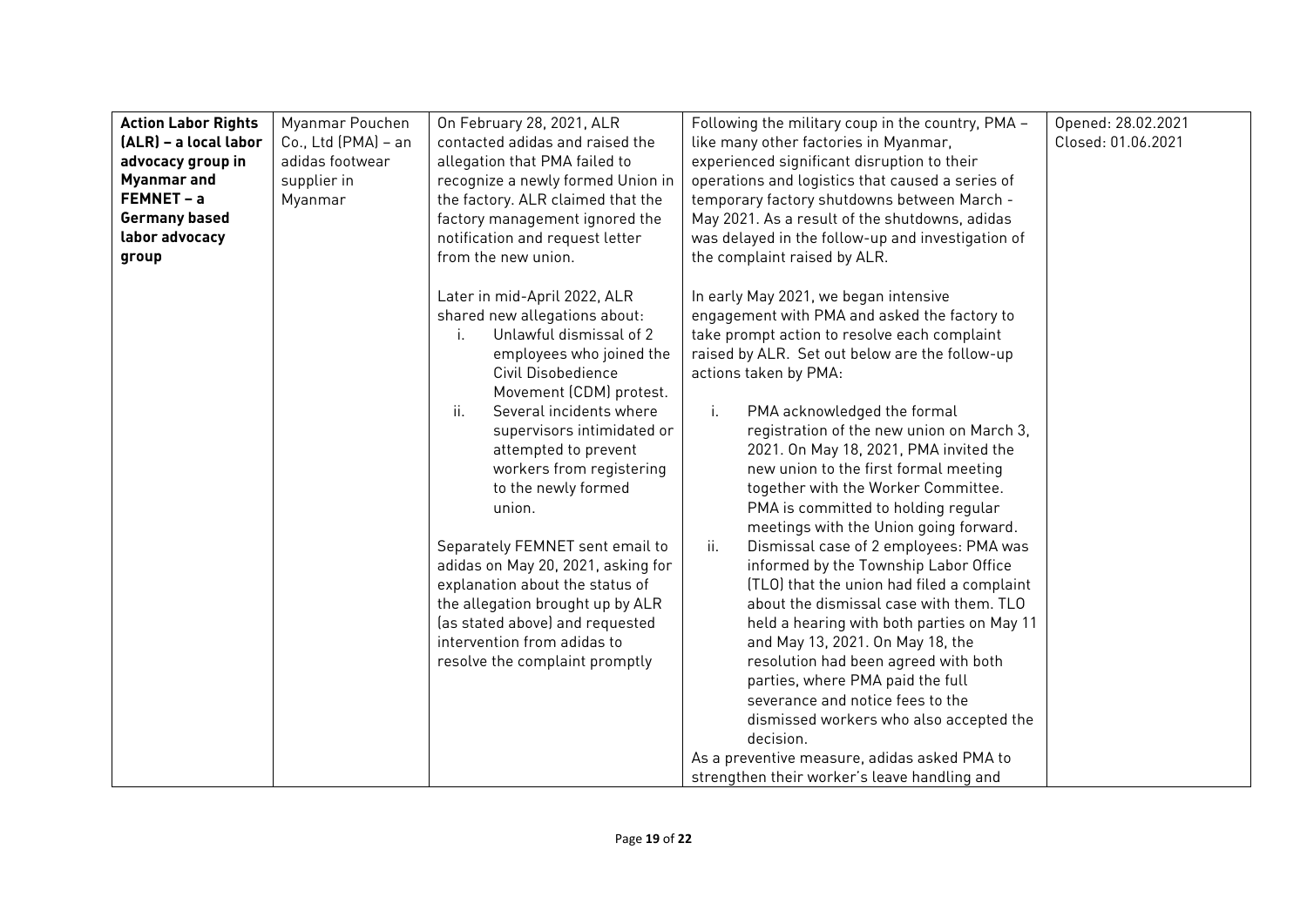|                                                                            |                                                                                     |                                                                                                                                                                                                                                                                                                                                                                                            | disciplinary procedure, to prevent similar cases<br>from reoccurring in the future.<br>Finally, PMA investigated 5 complaints raised by<br>the union about alleged intimidation toward union<br>members by supervisors. While there was no solid<br>evidence to support the allegation, we asked PMA<br>to issue a reminder to all supervisors to not<br>interfere with worker's right to form and join a<br>union of their own choosing. At our request, on<br>May 15, 2021 PMA posted the company's policy on<br>respecting FOA on factory notice boards and<br>announced the content to all workers via the<br>factory's public address system.<br>We shared the status of the new union to<br>FEMNET, and they have acknowledged our<br>engagement on this case on June 1, 2021. With all<br>open issues having been resolved, we closed the<br>case. |                                |
|----------------------------------------------------------------------------|-------------------------------------------------------------------------------------|--------------------------------------------------------------------------------------------------------------------------------------------------------------------------------------------------------------------------------------------------------------------------------------------------------------------------------------------------------------------------------------------|-----------------------------------------------------------------------------------------------------------------------------------------------------------------------------------------------------------------------------------------------------------------------------------------------------------------------------------------------------------------------------------------------------------------------------------------------------------------------------------------------------------------------------------------------------------------------------------------------------------------------------------------------------------------------------------------------------------------------------------------------------------------------------------------------------------------------------------------------------------|--------------------------------|
| <b>Worker Rights</b><br>Consortium (WRC) -<br>a US labor advocacy<br>group | Myanmar Pouchen<br>Co., Ltd (PMA) - an<br>adidas footwear<br>supplier in<br>Myanmar | In November 2021, the WRC<br>informed adidas of the arrest of a<br>former employee of PMA. The<br>arrest took place on October 17,<br>2021. It was based on a police<br>complaint (alleging theft of<br>production materials) filed more<br>than 2 years earlier, in October<br>2019.<br>WRC shared that the arrested<br>former employee, along with four<br>other former workers who were | Upon receiving the complaint from the WRC,<br>adidas asked PMA to appeal to the Court to<br>withdraw or dismiss the case against their former<br>employee, on the grounds that the case had been<br>settled through the Arbitration Council.<br>PMA said this arrest was unexpected, as it has<br>been more than 15 months since the police<br>complaint had been filed and they had heard<br>nothing more from the authorities. It had been<br>more than a year since the Arbitration Council<br>ruling (at the end of June 2020)                                                                                                                                                                                                                                                                                                                        | Opened: 05.11.2021/<br>Ongoing |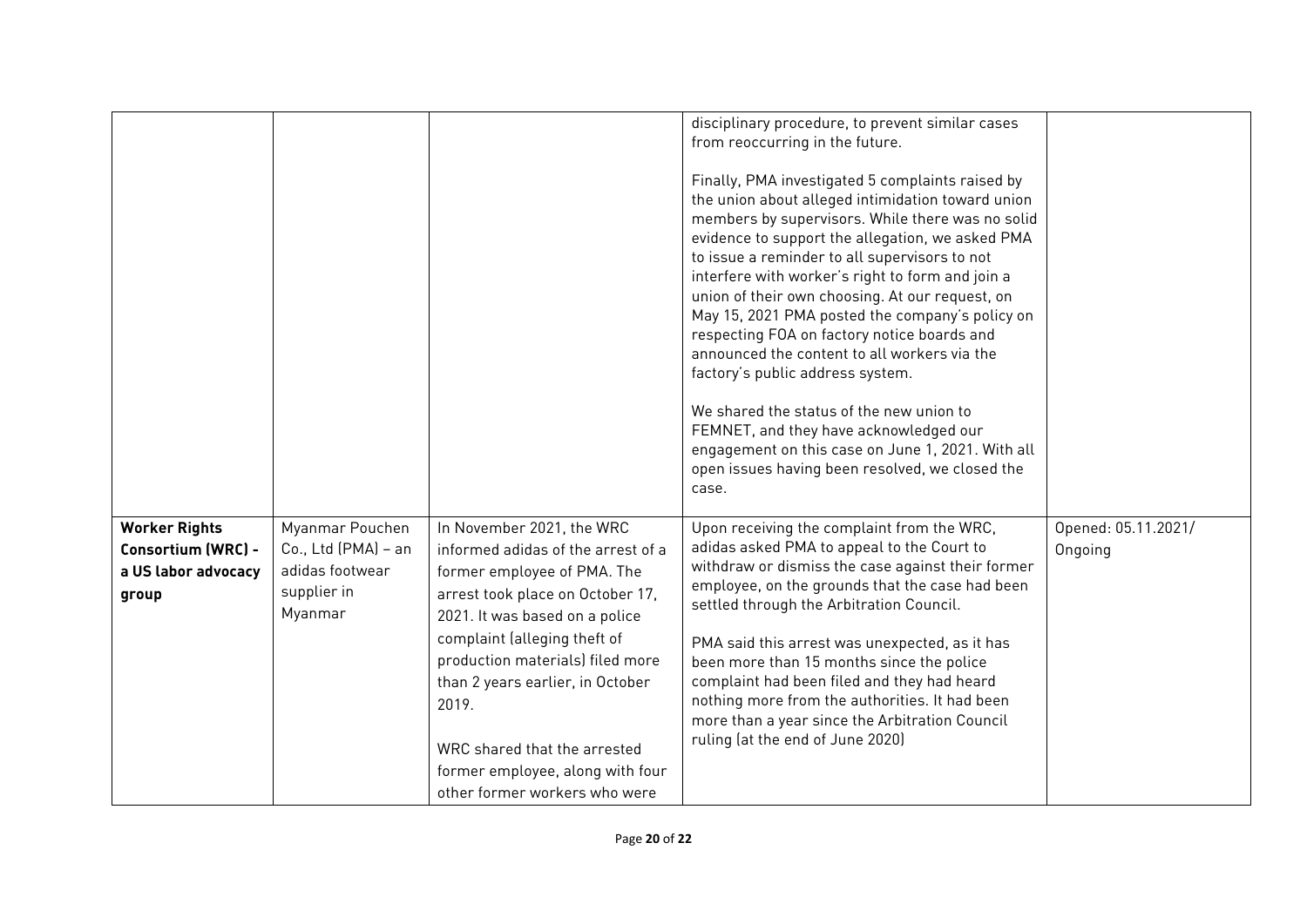| allegedly involved in the theft, had | In parallel with the outreach to the Court, adidas                                             |  |
|--------------------------------------|------------------------------------------------------------------------------------------------|--|
| been dismissed by PMA because        | launched an investigation to verify WRC's                                                      |  |
| they were in the process of          | allegation that the workers were previously                                                    |  |
| forming a union. At the time, the 5  | dismissed by PMA due to unionizing activities. Our                                             |  |
| former employees had filed           | investigation did not find any evidence to support                                             |  |
| complaints with the township         | this allegation, and we shared the following                                                   |  |
| conciliator when they sought to be   | findings with WRC:                                                                             |  |
| rehired by PMA and their case        | PMA had solid evidence of the theft that                                                       |  |
| went to arbitration. On June 30,     | took place on October 26, 2019, including                                                      |  |
| 2020, the Arbitration Council        | CCTV footage and statements taken from                                                         |  |
| ordered PMA to pay compensation      | the 7 employees who admitted to their                                                          |  |
| and the case was considered          | involvement. The case was initially                                                            |  |
| settled.                             | handled through PMA internal disciplinary                                                      |  |
|                                      | procedure, which led to the resignation of                                                     |  |
| WRC asked that PMA intervene         | 5 employees (including the arrested                                                            |  |
| case and retract the earlier police  | former employee). Two other employees                                                          |  |
| report and provide humanitarian      | were given Warning Letters.                                                                    |  |
| aid to the arrested former           | ii.<br>The labor dispute began when the 5                                                      |  |
| employee.                            | resigned employees re-applied for work                                                         |  |
|                                      | at PMA. They did so in February 2020,                                                          |  |
|                                      | citing PMA company's regulation that<br>resigned workers are allowed to re-apply               |  |
|                                      | 3 months after their resignation date.                                                         |  |
|                                      | PMA rejected their applications due to the                                                     |  |
|                                      | past disciplinary case. The 5 employees                                                        |  |
|                                      | then raised a grievance to Township                                                            |  |
|                                      | Conciliation Committee (CC) on February                                                        |  |
|                                      | 25, 2020.                                                                                      |  |
|                                      | After 3 rounds of negotiation (without the<br>iii.<br>parties reaching agreement) the case was |  |
|                                      | referred to Arbitration Council on March                                                       |  |
|                                      | 11, 2020. The Arbitration Council                                                              |  |
|                                      | requested PMA to submit clear evidence                                                         |  |